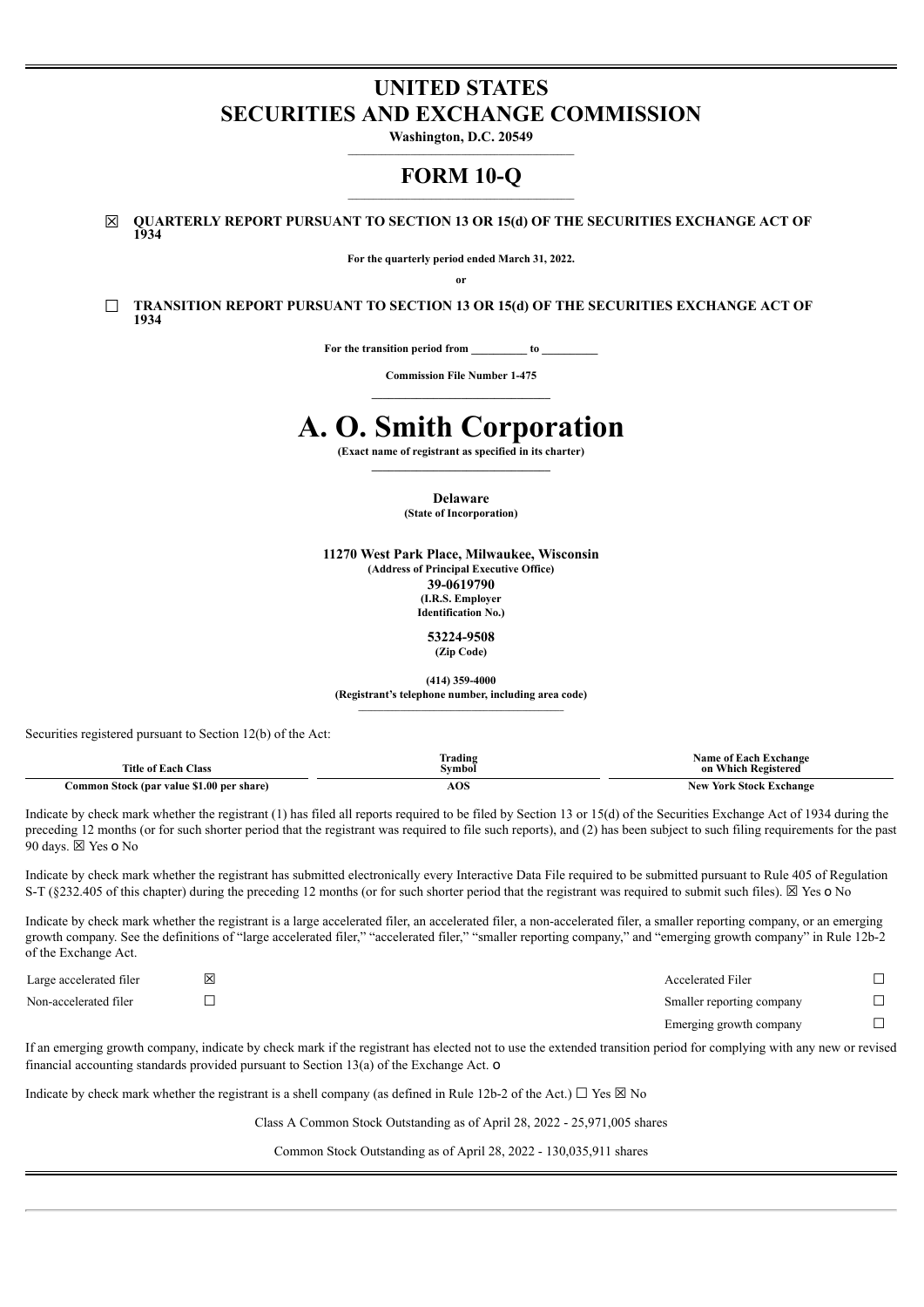# **Index**

# **A. O. Smith Corporation**

|                          |                                                                                                          | Page      |
|--------------------------|----------------------------------------------------------------------------------------------------------|-----------|
| Part I.                  | <b>FINANCIAL INFORMATION</b>                                                                             |           |
|                          | <u>Condensed Consolidated Statements of Earnings - Three Months Ended March 31, 2022 and 2021</u>        | 3         |
|                          | Condensed Consolidated Statements of Comprehensive Earnings - Three Months Ended March 31, 2022 and 2021 | 3         |
|                          | Condensed Consolidated Balance Sheets - March 31, 2022 and December 31, 2021                             | 4         |
|                          | Condensed Consolidated Statements of Cash Flows - Three Months Ended March 31, 2022 and 2021             | 5         |
|                          | Condensed Consolidated Statements of Stockholders' Equity - Three Months Ended March 31, 2022 and 2021   | 6         |
|                          | Notes to Condensed Consolidated Financial Statements - March 31, 2022                                    | $7 - 17$  |
| Item 2.                  | <u>Management's Discussion and Analysis of Financial Condition and Results of Operations</u>             | 18-25     |
| Item 3.                  | Quantitative and Qualitative Disclosures about Market Risk                                               | 25        |
| Item 4.                  | <b>Controls and Procedures</b>                                                                           | $25 - 26$ |
| Part II.                 | <b>OTHER INFORMATION</b>                                                                                 |           |
| Item 1.                  | <b>Legal Proceedings</b>                                                                                 | 26        |
| Item 1A.                 | <b>Risk Factors</b>                                                                                      | $26 - 27$ |
| Item 2.                  | Unregistered Sales of Equity Securities and Use of Proceeds                                              | 27        |
| Item 6.                  | <b>Exhibits</b>                                                                                          | 27        |
| <b>Index to Exhibits</b> |                                                                                                          | 28        |
| <b>Signatures</b>        |                                                                                                          | 29        |
|                          |                                                                                                          |           |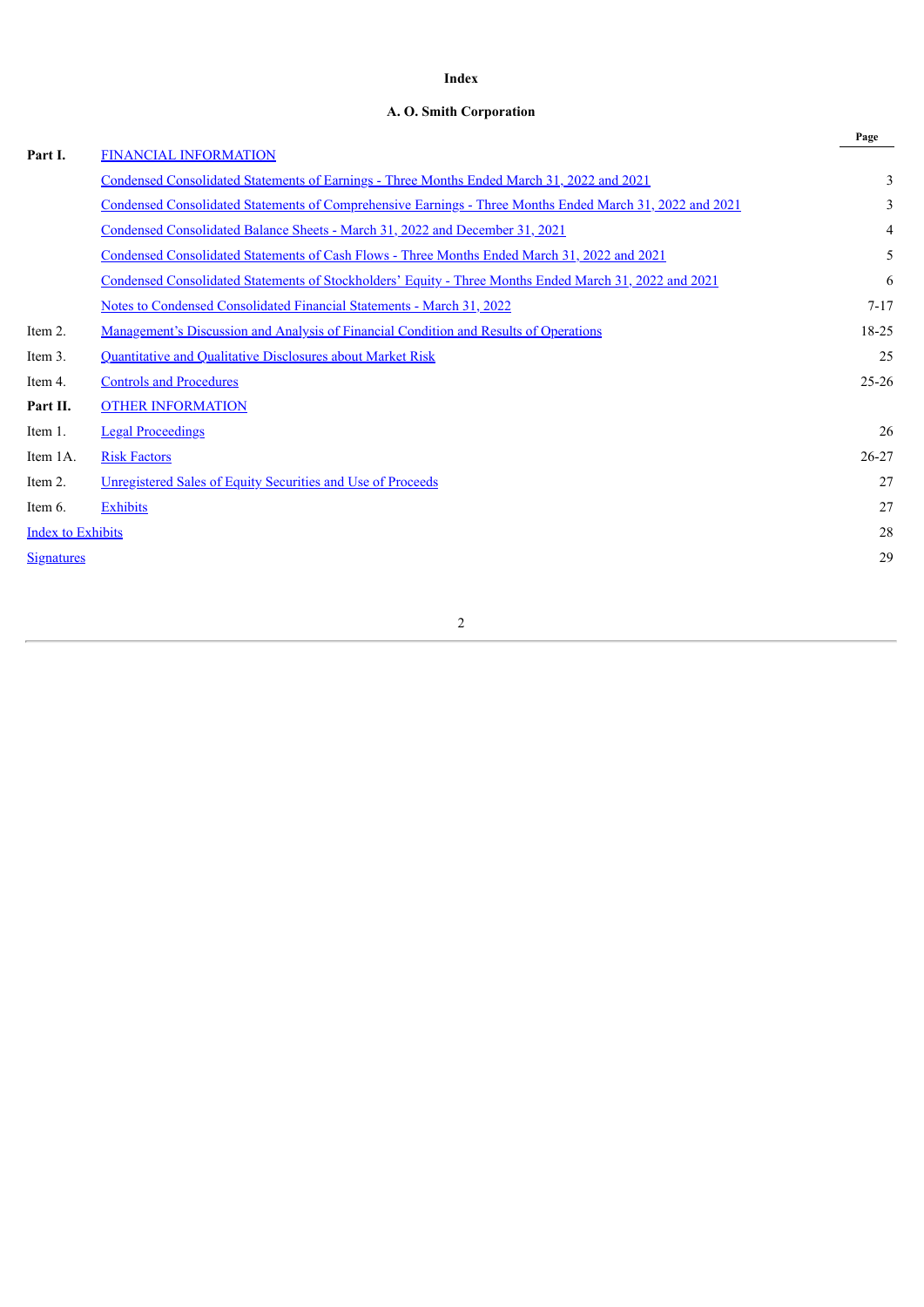# **PART I - FINANCIAL INFORMATION**

<span id="page-2-1"></span><span id="page-2-0"></span>ITEM 1 - FINANCIAL STATEMENTS

# A. O. SMITH CORPORATION CONDENSED CONSOLIDATED STATEMENTS OF EARNINGS (dollars in millions, except for per share data) (unaudited)

|                                                |      | Three Months Ended<br>March 31. |       |  |
|------------------------------------------------|------|---------------------------------|-------|--|
|                                                | 2022 |                                 | 2021  |  |
| Net sales                                      |      | 977.7<br>-8                     | 769.0 |  |
| Cost of products sold                          |      | 636.1                           | 480.4 |  |
| Gross profit                                   |      | 341.6                           | 288.6 |  |
| Selling, general and administrative expenses   |      | 179.8                           | 166.5 |  |
| Interest expense                               |      | 1.5                             | 1.0   |  |
| Other expense (income), net                    |      | 3.7                             | (5.0) |  |
| Earnings before provision for income taxes     |      | 156.6                           | 126.1 |  |
| Provision for income taxes                     |      | 36.8                            | 28.4  |  |
| Net Earnings                                   |      | 119.8                           | 97.7  |  |
| Net Earnings Per Share of Common Stock         |      | 0.76                            | 0.60  |  |
| Diluted Net Earnings Per Share of Common Stock |      | 0.76                            | 0.60  |  |
| Dividends Per Share of Common Stock            |      | 0.28                            | 0.26  |  |

# A. O. SMITH CORPORATION

# CONDENSED CONSOLIDATED STATEMENTS OF COMPREHENSIVE EARNINGS

# (dollars in millions)

(unaudited)

<span id="page-2-2"></span>

|                                                                                                                                 | Three Months Ended<br>March 31. |  |       |
|---------------------------------------------------------------------------------------------------------------------------------|---------------------------------|--|-------|
|                                                                                                                                 | 2022                            |  | 2021  |
| Net earnings                                                                                                                    | 119.8                           |  | 97.7  |
| Other comprehensive earnings (loss)                                                                                             |                                 |  |       |
| Foreign currency translation adjustments                                                                                        | 0.6                             |  | (1.4) |
| Unrealized losses on cash flow derivative instruments, less related income tax benefit of \$0.2 in 2022, \$0.7 and<br>in $2021$ | (0.6)                           |  | (2.0) |
| Adjustment to pension liability, less related income tax provision of $(\$1.2)$ in 2022 and $(\$1.3)$ in 2021                   | 3.8                             |  | 3.8   |
| Comprehensive Earnings                                                                                                          | 123.6                           |  | 98.1  |
|                                                                                                                                 |                                 |  |       |

<span id="page-2-3"></span>See accompanying notes to unaudited condensed consolidated financial statements.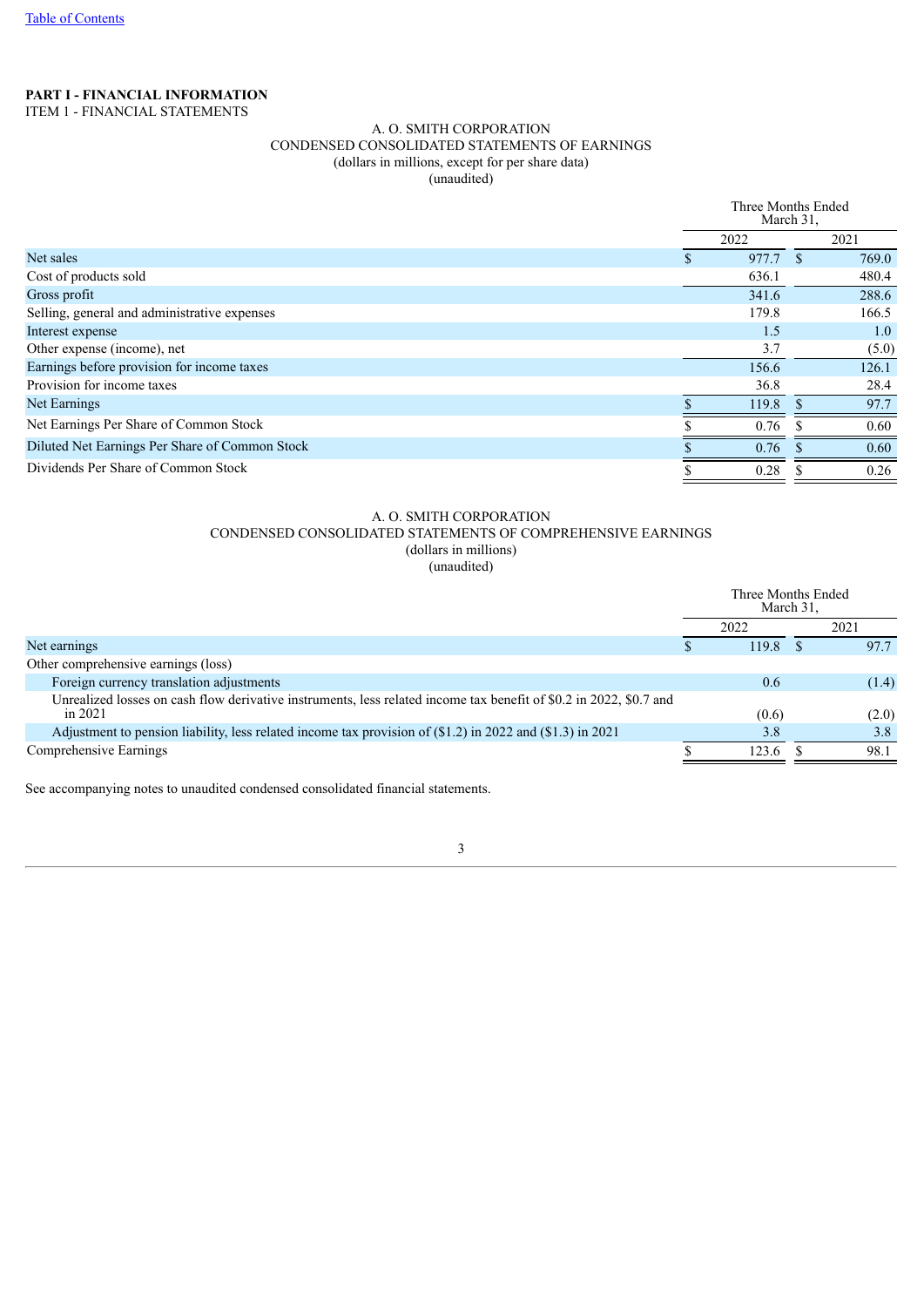# A. O. SMITH CORPORATION CONDENSED CONSOLIDATED BALANCE SHEETS (dollars in millions)

|                                                                                                      |               | (unaudited)<br>March 31,<br>2022 |                    | December 31,<br>2021 |
|------------------------------------------------------------------------------------------------------|---------------|----------------------------------|--------------------|----------------------|
| <b>Assets</b>                                                                                        |               |                                  |                    |                      |
| <b>Current Assets</b>                                                                                |               |                                  |                    |                      |
| Cash and cash equivalents                                                                            | \$            | 405.8                            | <sup>\$</sup>      | 443.3                |
| Marketable securities                                                                                |               | 173.6                            |                    | 188.1                |
| Receivables                                                                                          |               | 608.3                            |                    | 634.4                |
| Inventories                                                                                          |               | 488.7                            |                    | 447.7                |
| Other current assets                                                                                 |               | 45.0                             |                    | 39.1                 |
| <b>Total Current Assets</b>                                                                          |               | 1,721.4                          |                    | 1,752.6              |
| Property, plant and equipment                                                                        |               | 1,354.1                          |                    | 1,343.2              |
| Less accumulated depreciation                                                                        |               | (751.3)                          |                    | (736.5)              |
| Net property, plant and equipment                                                                    |               | 602.8                            |                    | 606.7                |
| Goodwill                                                                                             |               | 628.8                            |                    | 627.8                |
| Other intangibles                                                                                    |               | 360.4                            |                    | 364.8                |
| Operating lease assets                                                                               |               | 33.9                             |                    | 32.5                 |
| Other assets                                                                                         |               | 87.6                             |                    | 90.0                 |
| <b>Total Assets</b>                                                                                  | \$            | 3,434.9                          | $\mathbb{S}$       | 3,474.4              |
| <b>Liabilities</b>                                                                                   |               |                                  |                    |                      |
| <b>Current Liabilities</b>                                                                           |               |                                  |                    |                      |
| Trade payables                                                                                       | $\mathsf{\$}$ | 658.7                            | $\mathbf{\hat{S}}$ | 745.9                |
| Accrued payroll and benefits                                                                         |               | 61.4                             |                    | 113.4                |
| <b>Accrued liabilities</b>                                                                           |               | 207.0                            |                    | 181.8                |
| Product warranties                                                                                   |               | 68.2                             |                    | 70.9                 |
| Debt due within one year                                                                             |               | 6.8                              |                    | 6.8                  |
| <b>Total Current Liabilities</b>                                                                     |               | 1,002.1                          |                    | 1,118.8              |
| Long-term debt                                                                                       |               | 288.6                            |                    | 189.9                |
| Product warranties                                                                                   |               | 114.7                            |                    | 113.5                |
| Long-term operating lease liabilities                                                                |               | 24.6                             |                    | 22.3                 |
| Other liabilities                                                                                    |               | 196.0                            |                    | 197.7                |
| <b>Total Liabilities</b>                                                                             |               | 1,626.0                          |                    | 1,642.2              |
| <b>Stockholders' Equity</b>                                                                          |               |                                  |                    |                      |
| Class A Common Stock, \$5 par value: authorized 27,000,000 shares; issued, 26,103,785 and 26,104,441 |               | 130.5                            |                    | 130.5                |
| Common Stock, \$1 par value: authorized 240,000,000 shares; issued 164,603,809 and 164,603,153       |               | 164.7                            |                    | 164.7                |
| Capital in excess of par value                                                                       |               | 550.9                            |                    | 545.2                |
| Retained earnings                                                                                    |               | 2,902.2                          |                    | 2,826.6              |
| Accumulated other comprehensive loss                                                                 |               | (327.6)                          |                    | (331.4)              |
| Treasury stock at cost                                                                               |               | (1,611.8)                        |                    | (1,503.4)            |
| <b>Total Stockholders' Equity</b>                                                                    |               | 1,808.9                          |                    | 1,832.2              |
| <b>Total Liabilities and Stockholders' Equity</b>                                                    | \$            | 3,434.9                          | \$                 | 3,474.4              |

<span id="page-3-0"></span>See accompanying notes to unaudited condensed consolidated financial statements.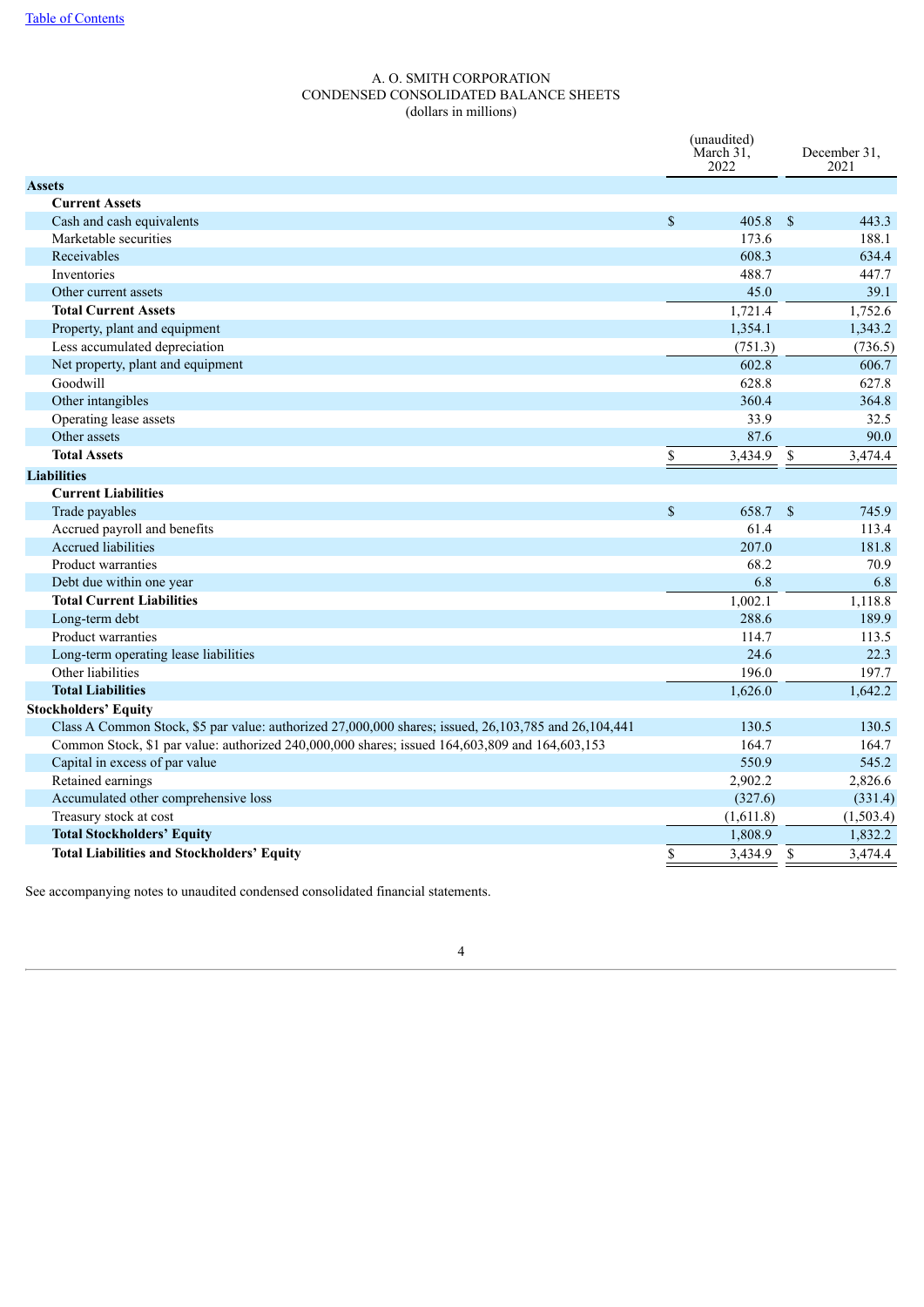# A. O. SMITH CORPORATION CONDENSED CONSOLIDATED STATEMENTS OF CASH FLOWS (dollars in millions) (unaudited)

|                                                                                           | Three Months Ended<br>March 31. |         |               |         |
|-------------------------------------------------------------------------------------------|---------------------------------|---------|---------------|---------|
|                                                                                           |                                 | 2022    |               | 2021    |
| <b>Operating Activities</b>                                                               |                                 |         |               |         |
| Net earnings                                                                              | \$                              | 119.8   | \$            | 97.7    |
| Adjustments to reconcile net earnings to cash provided by (used in) operating activities: |                                 |         |               |         |
| Depreciation and amortization                                                             |                                 | 20.3    |               | 19.5    |
| Stock based compensation expense                                                          |                                 | 7.6     |               | 7.4     |
| Net changes in operating assets and liabilities:                                          |                                 |         |               |         |
| Current assets and liabilities                                                            |                                 | (137.8) |               | (13.2)  |
| Noncurrent assets and liabilities                                                         |                                 | 6.6     |               | (7.0)   |
| <b>Cash Provided by Operating Activities</b>                                              |                                 | 16.5    |               | 104.4   |
| <b>Investing Activities</b>                                                               |                                 |         |               |         |
| Capital expenditures                                                                      |                                 | (12.9)  |               | (17.1)  |
| Investments in marketable securities                                                      |                                 | (16.9)  |               | (24.4)  |
| Net proceeds from sale of marketable securities                                           |                                 | 31.9    |               | 54.0    |
| <b>Cash Provided by Investing Activities</b>                                              |                                 | 2.1     |               | 12.5    |
| <b>Financing Activities</b>                                                               |                                 |         |               |         |
| Long-term debt incurred (repaid)                                                          |                                 | 98.7    |               | (6.8)   |
| Common stock repurchases                                                                  |                                 | (107.9) |               | (67.0)  |
| Net (payments) proceeds from stock option activity                                        |                                 | (2.7)   |               | 4.5     |
| Dividends paid                                                                            |                                 | (44.2)  |               | (42.2)  |
| <b>Cash Used in Financing Activities</b>                                                  |                                 | (56.1)  |               | (111.5) |
| Net (decrease) increase in cash and cash equivalents                                      |                                 | (37.5)  |               | 5.4     |
| Cash and cash equivalents - beginning of period                                           |                                 | 443.3   |               | 573.1   |
| <b>Cash and Cash Equivalents - End of Period</b>                                          | \$                              | 405.8   | <sup>\$</sup> | 578.5   |

<span id="page-4-0"></span>See accompanying notes to unaudited condensed consolidated financial statements.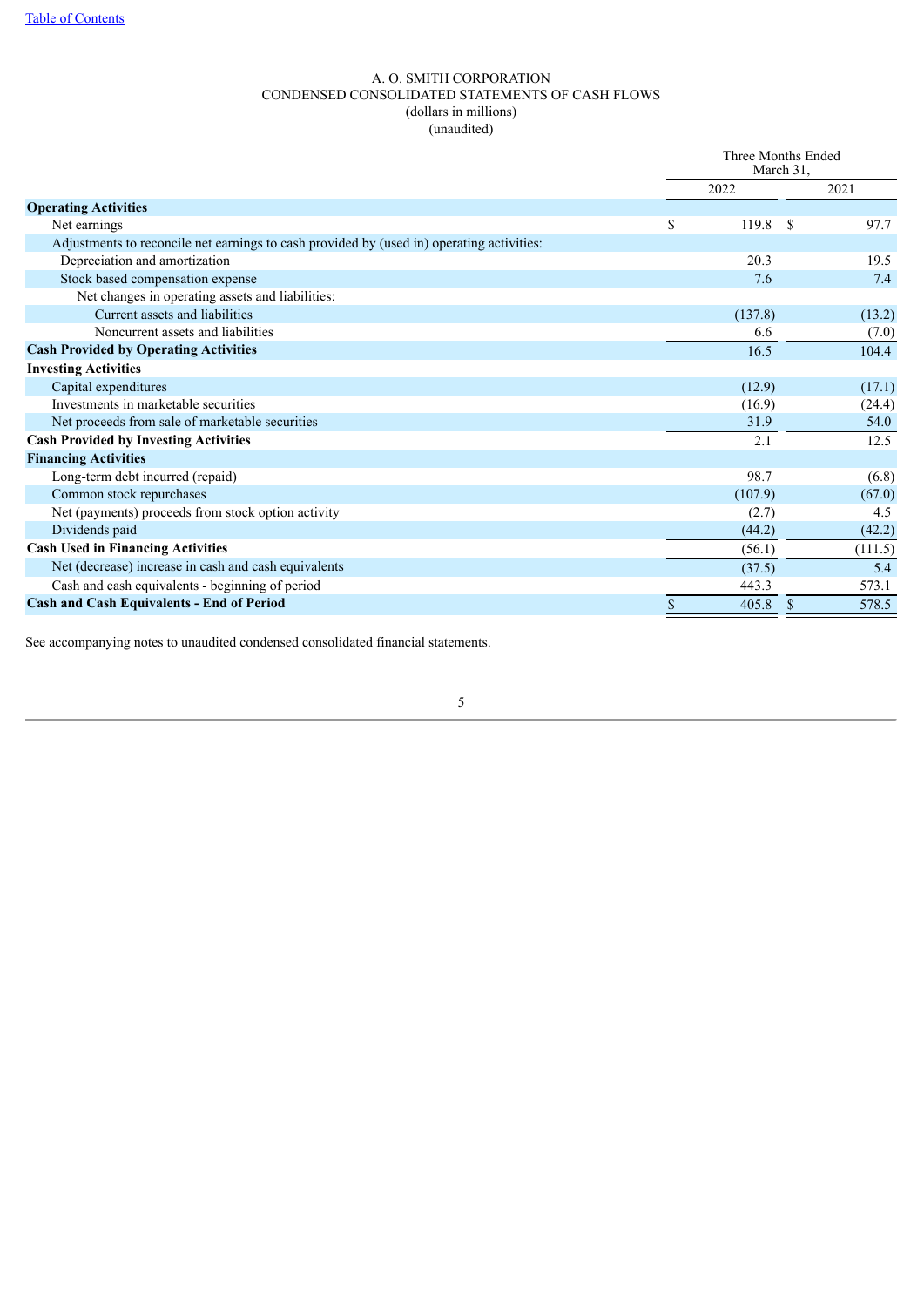# A. O. SMITH CORPORATION CONDENSED CONSOLIDATED STATEMENTS OF STOCKHOLDERS' EQUITY (dollars in millions) (unaudited)

|                                                           |                           | Three Months Ended<br>March 31, |               |            |
|-----------------------------------------------------------|---------------------------|---------------------------------|---------------|------------|
|                                                           |                           | 2022                            |               | 2021       |
| <b>Class A Common Stock</b>                               |                           |                                 |               |            |
| Balance at the beginning of period                        | \$                        | 130.5                           | <sup>\$</sup> | 130.8      |
| Conversion of Class A Common Stock                        |                           |                                 |               | (0.2)      |
| Balance at end of period                                  | $\mathbb{S}$              | 130.5                           | $\mathbb{S}$  | 130.6      |
| <b>Common Stock</b>                                       |                           |                                 |               |            |
| Balance at the beginning of period                        | $\mathbf S$               | 164.7                           | <sup>\$</sup> | 164.6      |
| Conversion of Class A Common Stock                        |                           |                                 | $\mathcal{S}$ | 0.1        |
| Balance at end of period                                  | $\mathbb{S}$              | 164.7                           | \$            | 164.7      |
| <b>Capital in Excess of Par Value</b>                     |                           |                                 |               |            |
| Balance at the beginning of period                        | \$                        | 545.2                           | -S            | 520.4      |
| Conversion of Class A Common Stock                        |                           |                                 |               | 0.2        |
| Issuance of share units                                   |                           | (5.8)                           |               | (5.3)      |
| Vesting of share units                                    |                           | (2.4)                           |               | (1.7)      |
| Stock based compensation expense                          |                           | 7.7                             |               | 7.2        |
| Exercises of stock options                                |                           | 0.4                             |               | 2.6        |
| Stock incentives                                          |                           | 5.8                             |               | 5.3        |
| Balance at end of period                                  | $\mathsf{\$}$             | 550.9                           | $\sqrt{S}$    | 528.7      |
| <b>Retained Earnings</b>                                  |                           |                                 |               |            |
| Balance at the beginning of period                        | $\mathbf{\hat{S}}$        | 2,826.6                         | $\mathcal{S}$ | 2,509.6    |
| Net earnings                                              |                           | 119.8                           |               | 97.7       |
| Cash dividends on stock                                   |                           | (44.2)                          |               | (42.2)     |
| Balance at end of period                                  | $\mathbb{S}$              | 2,902.2                         | $\mathcal{S}$ | 2,565.1    |
| <b>Accumulated Other Comprehensive Loss (see Note 16)</b> | $\mathsf{\$}$             | (327.6)                         | $\mathcal{S}$ | (320.8)    |
| <b>Treasury Stock</b>                                     |                           |                                 |               |            |
| Balance at the beginning of period                        | $\boldsymbol{\mathsf{S}}$ | $(1,503.4)$ \$                  |               | (1, 155.9) |
| Exercise of stock options                                 |                           | (2.9)                           |               | 1.9        |
| Shares repurchased                                        |                           | (107.9)                         |               | (67.0)     |
| Vesting of share units                                    |                           | 2.4                             |               | 1.7        |
| Balance at end of period                                  | \$                        | (1,611.8)                       | $\mathbb{S}$  | (1,219.3)  |
| <b>Total Stockholders' Equity</b>                         | \$                        | 1,808.9                         | \$            | 1,849.0    |
|                                                           |                           |                                 |               |            |

<span id="page-5-0"></span>See accompanying notes to unaudited condensed consolidated financial statements.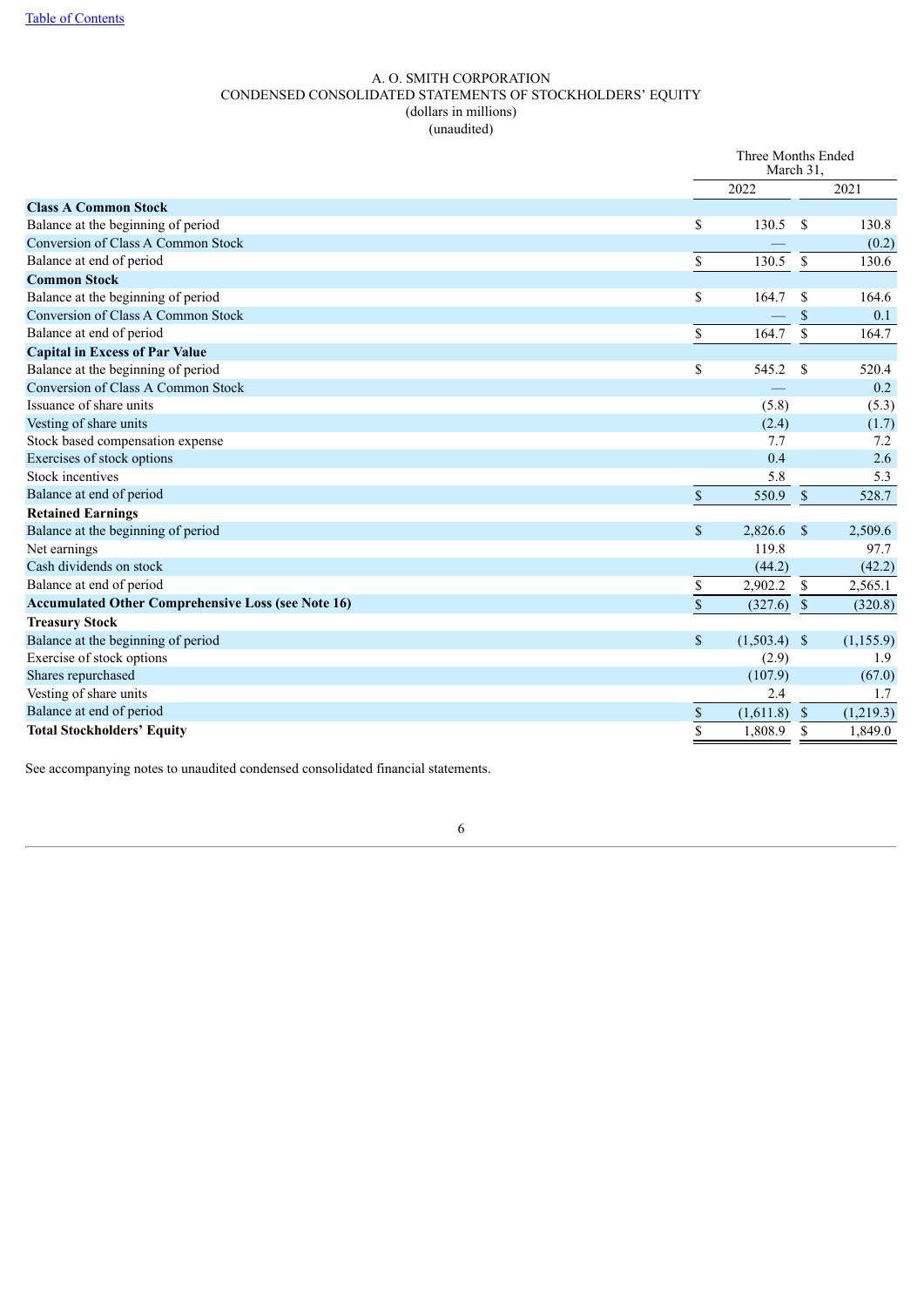# **A. O. SMITH CORPORATION NOTES TO CONDENSED CONSOLIDATED FINANCIAL STATEMENTS March 31, 2022 (unaudited)**

#### **1. Basis of Presentation**

The accompanying unaudited condensed consolidated financial statements have been prepared in accordance with accounting principles generally accepted in the United States (GAAP) for interim financial information and pursuant to the rules and regulations of the Securities and Exchange Commission (SEC). Accordingly, they do not include all of the information and footnotes required for complete financial statements. In the opinion of management, all adjustments (consisting of normal recurring accruals) considered necessary for a fair presentation have been included. Operating results for the three months ended March 31, 2022 are not necessarily indicative of the results expected for the full year. It is suggested the accompanying condensed consolidated financial statements be read in conjunction with the audited consolidated financial statements and the notes thereto included in the Company's Annual Report on Form 10-K for the year ended December 31, 2021 filed with the SEC on February 11, 2022.

#### *Recent Accounting Pronouncement*

In November 2021, the Financial Accounting Standards Board (FASB) amended ASC 832, *Government Assistance* (issued under Accounting Standards Update (ASU) 2021-10, "Disclosures by Business Entities about Government Assistance"). This amendment requires disclosures that are expected to increase the transparency of transactions with a government accounted for by applying a grant or contribution accounting model by analogy, including (1) the types of transactions, (2) the accounting for those transactions, and (3) the effect of those transactions on an entity's financial statements. The Company adopted the amendment on January 1, 2022, and the adoption of ASU 2021-10 is not expected to materially impact its annual disclosures, consolidated balance sheets, statements of earnings or statements of cash flows.

#### **2. Revenue Recognition**

Substantially all of the Company's sales are from contracts with customers for the purchase of its products. Contracts and customer purchase orders are used to determine the existence of a sales contract. Shipping documents are used to verify shipment. For substantially all of its products, the Company transfers control of products to the customer at the point in time when title and risk are passed to the customer, which generally occurs upon shipment of the product. Each unit sold is considered an independent, unbundled performance obligation. The Company's sales arrangements do not include other performance obligations that are material in the context of the contract.

The nature, timing and amount of revenue for a respective performance obligation are consistent for each customer. The Company measures the sales transaction price based upon the payment terms associated with the transaction and whether the sales price is subject to refund or adjustment. Sales and value added taxes are excluded from the measurement of the transaction price. The Company's payment terms for the majority of its customers are 30 to 90 days from shipment.

Additionally, certain customers in China pay the Company prior to the shipment of products resulting in a customer deposits liability of \$118.2 million and \$155.2 million at March 31, 2022 and December 31, 2021, respectively. Customer deposit liabilities are short term in nature and deposits are recognized into revenue within one year of receipt. The Company assesses the collectability of customer receivables based on the creditworthiness of a customer as determined by credit checks and analysis, as well as the customer's payment history. In determining the allowance for doubtful accounts, the Company also considers various factors including the aging of customer accounts and historical write-offs. In addition, the Company monitors other risk factors including forward-looking information when establishing adequate allowances for credit losses, which reflects the current estimate of credit losses expected to be incurred over the life of the receivables. The Company's allowance for doubtful accounts was \$10.1 million at March 31, 2022 and \$9.5 million at December 31, 2021.

Rebates and incentives are based on pricing agreements and are tied to sales volume. The amount of revenue is reduced for variable consideration related to customer rebates which are calculated using expected values and are based on program specific factors such as expected rebate percentages based on expected volumes. In situations where the customer has the right to return eligible products, the Company reduces revenue for its estimates of expected product returns, which are primarily based on an analysis of historical experience. Changes in such accruals may be required if actual sales volume differs from estimated sales volume or if future returns differ from historical experience. Shipping and handling costs billed to customers are included in net sales and the related costs are included in cost of products sold and are activities performed to fulfill the promise to transfer products.

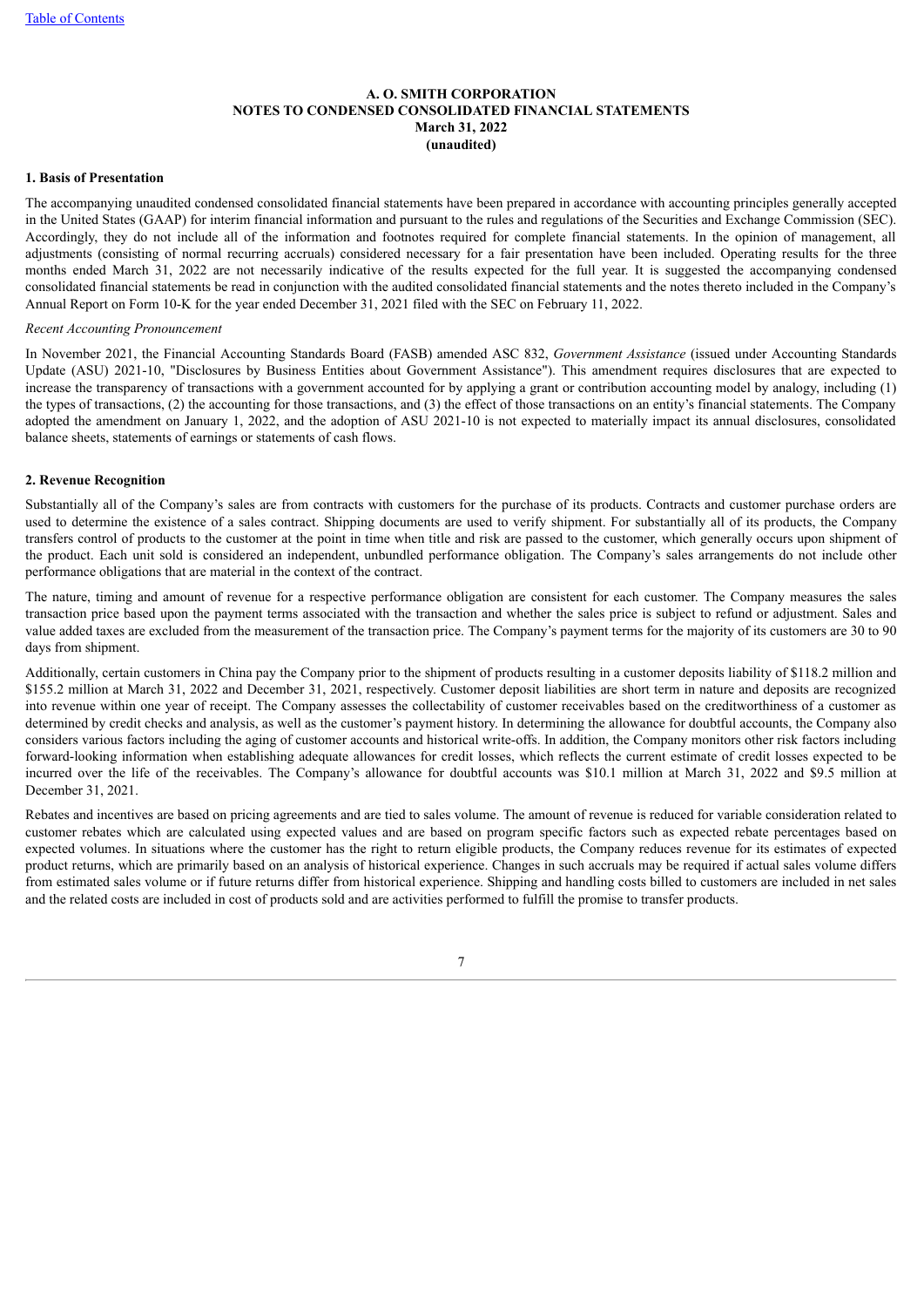# **2. Revenue Recognition (continued)**

#### *Disaggregation of Net Sales*

The Company is comprised of two reporting segments: North America and Rest of World. The Rest of World segment is primarily comprised of China, Europe and India. Both segments manufacture and market comprehensive lines of residential and commercial gas and electric water heaters, boilers, tanks and water treatment products. Both segments primarily manufacture and market in their respective regions of the world.

As each segment manufactures and markets products in its respective region of the world, the Company has determined that geography is the primary factor in reporting its sales. The Company further disaggregates its North America segment sales by major product line as each of North America's major product lines is sold through distinct distribution channels and these product lines may be impacted differently by certain economic factors. Within the Rest of World segment, particularly in China and India, the Company's major customers purchase across the Company's product lines, utilizing the same distribution channels regardless of product type. In addition, the impact of economic factors is unlikely to be differentiated by product line in the Rest of World segment.

The North America segment major product lines are defined as the following:

*Water heaters* The Company's water heaters are open water heating systems that heat potable water. Typical applications for water heaters include residences, restaurants, hotels and motels, office buildings, laundries, car washes and small businesses. The Company sells residential and commercial water heater products and related parts through its wholesale distribution channel, which includes more than 1,100 independent wholesale plumbing distributors. The Company also sells residential water heaters and related parts through retail and maintenance, repair and operations (MRO) channels. A significant portion of the Company's water heater sales in the North America segment is derived from the replacement of existing products.

*Boilers* The Company's boilers are closed loop water heating systems used primarily for space heating or hydronic heating. The Company's boilers are primarily used in applications in commercial settings for hospitals, schools, hotels and other large commercial buildings while residential boilers are used in homes, apartments and condominiums. The Company's boiler distribution channel is comprised primarily of manufacturer representative firms, with the remainder of its boilers distributed through wholesale channels. The Company's boiler sales in the North America segment are derived from a combination of replacement of existing products and new construction.

*Water treatment products* The Company's water treatment products range from point-of-entry water softeners, solutions for problem well water, and wholehome water filtration products to on-the-go filtration bottles and point-of-use carbon and reverse osmosis products. Typical applications for the Company's water treatment products include residences, restaurants, hotels and offices. The Company sells water treatment products through its retail and wholesale distribution channels, similar to water heater products and related parts. The Company's water treatment products are also sold through independent water quality dealers as well as directly to consumers including through internet sales channels. A portion of the Company's sales of water treatment products in the North America segment is comprised of replacement filters.

The following table disaggregates the Company's net sales by segment. As described above, the Company's North America segment sales are further disaggregated by major product line. In addition, the Company's Rest of World segment sales are disaggregated by China and all other Rest of World:

| (dollars in millions)           |              | Three Months Ended<br>March 31, |      |       |  |
|---------------------------------|--------------|---------------------------------|------|-------|--|
|                                 |              | 2022                            |      | 2021  |  |
| North America                   |              |                                 |      |       |  |
| Water heaters and related parts | \$           | 615.8                           | -\$  | 457.7 |  |
| Boilers and related parts       |              | 57.5                            |      | 46.5  |  |
| Water treatment products        |              | 56.8                            |      | 48.7  |  |
| <b>Total North America</b>      |              | 730.1                           |      | 552.9 |  |
| Rest of World                   |              |                                 |      |       |  |
| China                           | $\mathbf{s}$ | 228.3                           | - \$ | 199.2 |  |
| All other Rest of World         |              | 27.7                            |      | 23.1  |  |
| <b>Total Rest of World</b>      |              | 256.0                           |      | 222.3 |  |
| Inter-segment sales             |              | (8.4)                           |      | (6.2) |  |
| <b>Total Net Sales</b>          |              | 977.7                           |      | 769.0 |  |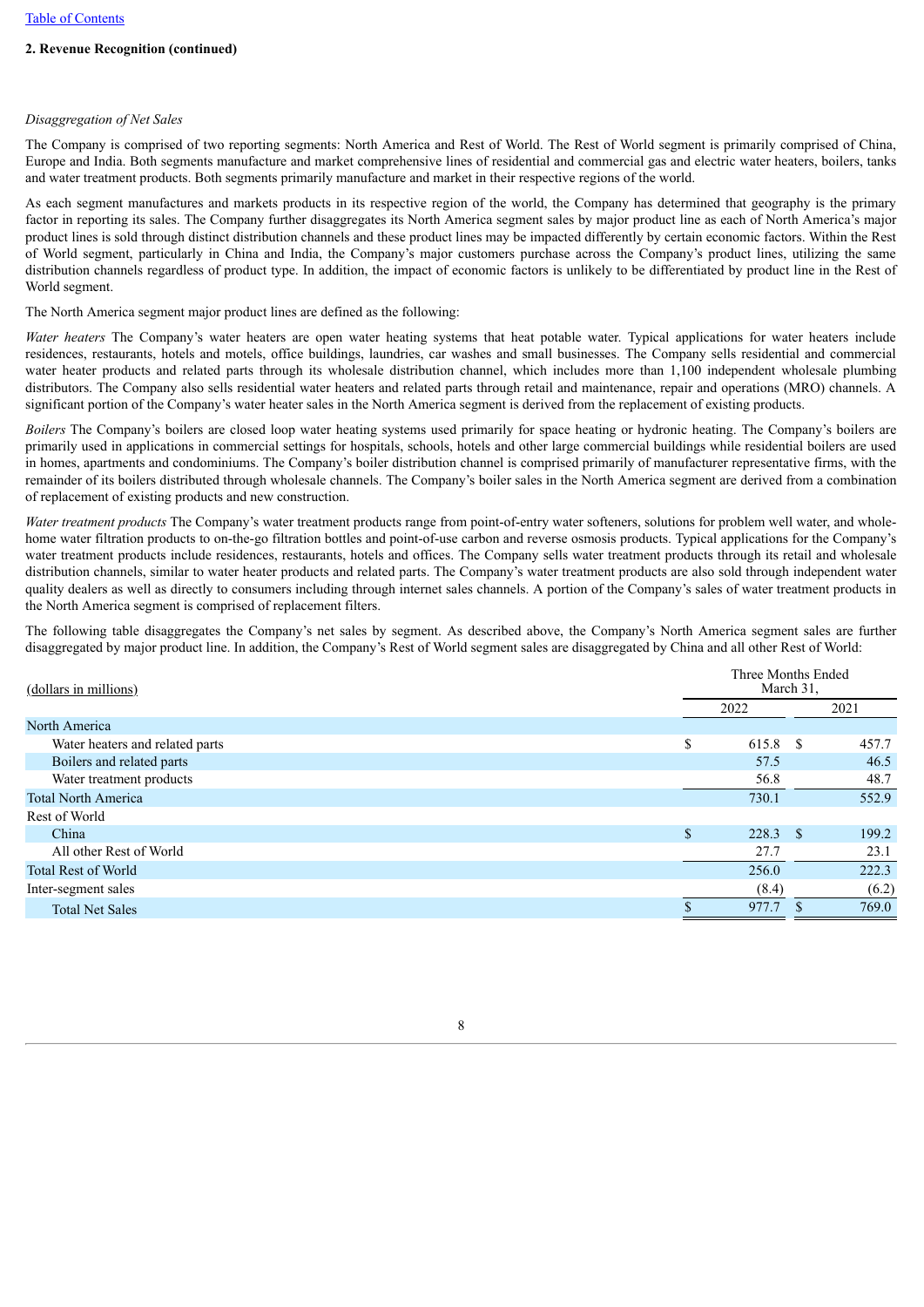### **3. Acquisition**

On October 19, 2021, the Company acquired 100 percent of the shares and related assets of Giant Factories, Inc. (Giant), a Canada-based manufacturer of residential and commercial water heaters. The addition of Giant increases the Company's North America market penetration, creating additional capacity and enhancing the Company's distribution capabilities. Giant is included in the North America segment. The Company paid an aggregate cash purchase price of \$198.6 million net of cash acquired. In addition, the Company incurred acquisition costs of approximately \$1.3 million. Under the purchase agreement for the Giant acquisition, an escrow of approximately \$8 million was set aside from the purchase price to satisfy any potential obligations of the former owners of Giant, should they arise. The cash purchase price is preliminary and subject to customary adjustments. The purchase price allocation remains preliminary and subject to final valuation adjustments that will be completed within the one year period following the acquisition date.

The following table summarizes the preliminary allocation of fair value of the assets acquired and liabilities assumed at the date of acquisition. Of the \$53.8 million of acquired identifiable intangible assets, \$43.9 million has been assigned to trademarks that are not subject to amortization and \$9.2 million has been assigned to customer relationships which are amortized over 22 years, and the remaining \$0.7 million has been assigned to non-compete agreements which are amortized over five years. The excess of the acquisition purchase price over the fair value assigned to the assets acquired and liabilities assumed was recorded as goodwill.

| October 19, 2021 (dollars in millions) |        |
|----------------------------------------|--------|
| Current assets, net of cash acquired   | 60.1   |
| Property, plant and equipment          | 55.8   |
| Intangible assets                      | 53.8   |
| Goodwill                               | 77.6   |
| Total assets acquired                  | 247.3  |
| Current liabilities                    | (39.2) |
| Long Term liabilities                  | (9.5)  |
| Net assets acquired                    | 198.6  |

As required under ASC 805 *Business Combinations*, Giant's results of operations have been included in the Company's consolidated financial statements from October 19, 2021, the date of acquisition.

#### **4. Leases**

The Company's lease portfolio consists of operating leases for buildings and equipment, such as forklifts and copiers, primarily in the United States and China. The Company defines a lease as a contract that gives the Company the right to control the use of a physical asset for a stated term. The Company pays the lessor for that right, with a series of payments defined in the contract and a corresponding right of use operating lease asset and liability are recorded. The Company has elected not to record leases with an initial term of 12 months or less on its condensed consolidated balance sheet. To determine balance sheet amounts, required legal payments are discounted using the Company's incremental borrowing rate as of the inception of the lease. The incremental borrowing rate is the rate of interest that the Company would incur if it were to borrow, on a collateralized basis, an amount equal to the value of the leased item over a similar term, in a similar economic environment. Variable lease components not based on an index or rate are excluded from the measurement of the lease asset and liability and expensed as incurred for all asset classes.

Certain leases include one or more options to renew or terminate. Renewal terms can extend the lease term from one to five years and options to terminate can be effective within one year. The exercise of lease renewal or termination is at the Company's discretion and when it is determined to be reasonably certain to renew or terminate, the option is reflected in the measurement of lease asset and liability. The Company's lease agreements do not contain any material residual value guarantees or material restrictive covenants or material subleases. Cash flows associated with leases are materially consistent with the expense recorded in the condensed consolidated statement of earnings.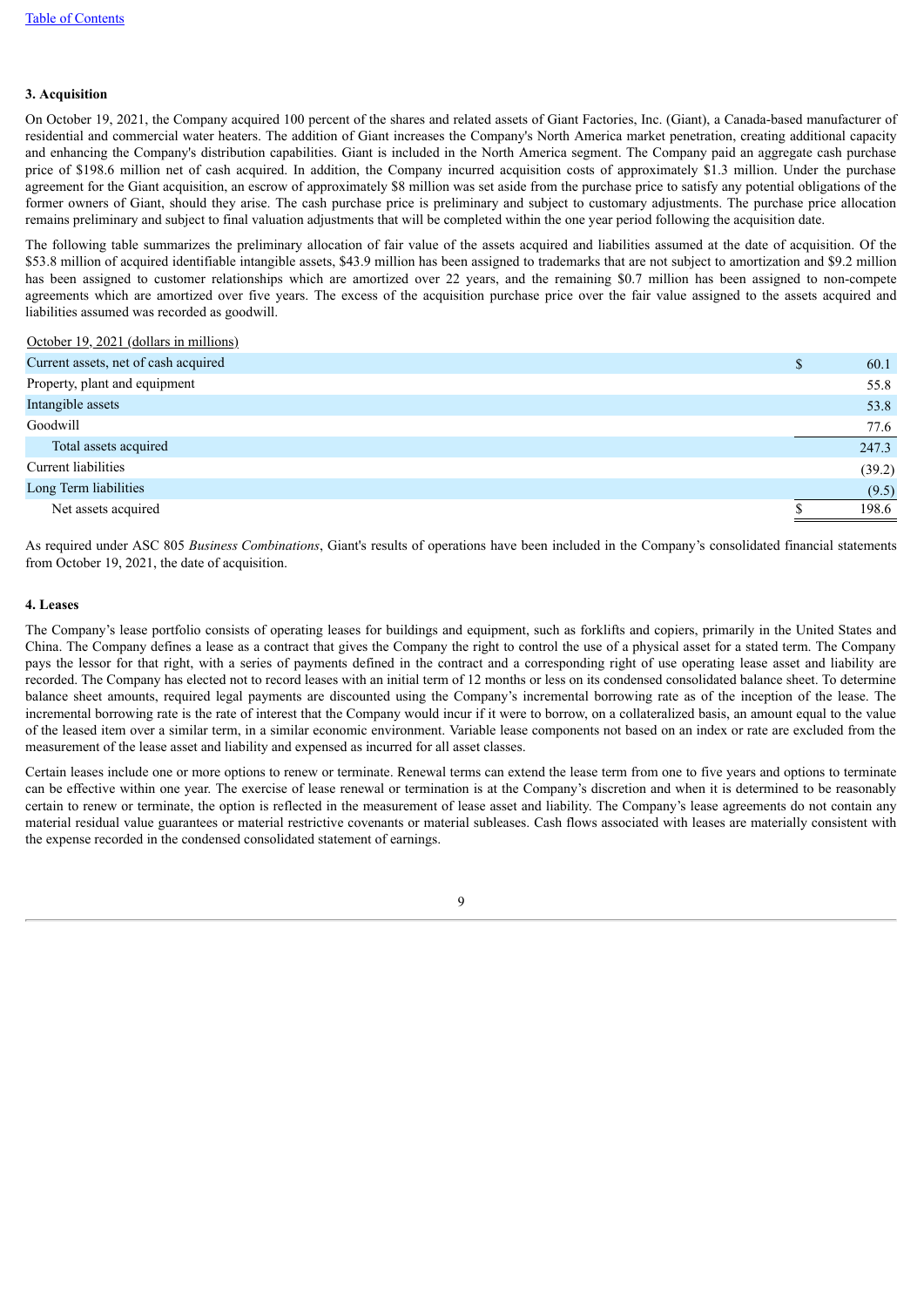# Table of [Contents](#page-0-0)

# **4. Leases (continued)**

Supplemental balance sheet information related to leases is as follows:

| (dollars in millions)                  | March 31.<br>2022 |  | December 31, 2021 |  |
|----------------------------------------|-------------------|--|-------------------|--|
| Liabilities                            |                   |  |                   |  |
| Short term: Accrued liabilities        | 10.8 S            |  | 11.7              |  |
| Long term: Operating lease liabilities | 24.6              |  | 22.3              |  |
| Total operating lease liabilities      | 35.4              |  | 34.0              |  |
| Less: Rent incentives and deferrals    | (1.5)             |  | (1.5)             |  |
| Assets                                 |                   |  |                   |  |
| Operating lease assets                 | 33.9              |  | 32.5              |  |
|                                        |                   |  |                   |  |

| Lease Term and Discount Rate          | March 31, 2022 |
|---------------------------------------|----------------|
| Weighted-average remaining lease term | 6.7 years      |
| Weighted-average discount rate        | 2.82%          |

The components of lease expense were as follows:

| (dollars in millions)   |                                              | Three months ended<br>March 31. |                  |  |                  |  |  |
|-------------------------|----------------------------------------------|---------------------------------|------------------|--|------------------|--|--|
| Lease Expense           | Classification                               |                                 | $2022^{(1)}$     |  | $2021^{(2)}$     |  |  |
| Operating lease expense | Cost of products sold                        |                                 | 1.0 <sup>7</sup> |  | 1.0 <sub>1</sub> |  |  |
|                         | Selling, general and administrative expenses |                                 | 3.9              |  | 4.0              |  |  |

2022 includes short-term and variable lease expenses of \$0.5 million and \$0.8 million, respectively. (1)

 $(2)$  2021 includes short-term and variable lease expenses of \$0.5 million and \$0.6 million, respectively.

Maturities of lease liabilities were as follows:

| (dollars in millions)                        | March 31,<br>2022 |
|----------------------------------------------|-------------------|
| 2022                                         | 9.2               |
| 2023                                         | 7.8               |
| 2024                                         | 6.4               |
| 2025                                         | 4.4               |
| 2026                                         | 2.8               |
| After 2026                                   | 9.4               |
| Total lease payments                         | 40.0              |
| Less: Imputed interest                       | (4.6)             |
| Present value of operating lease liabilities | 35.4              |

# **5. Inventories**

The following table presents the components of the Company's inventory balances:

|                           | March 31. |                   |
|---------------------------|-----------|-------------------|
| (dollars in millions)     | 2022      | December 31, 2021 |
| Finished products         | 199.2     | 190.2             |
| Work in process           | 51.4      | 42.0              |
| Raw materials             | 315.3     | 286.3             |
| Inventories, at FIFO cost | 565.9     | 518.5             |
| LIFO reserve              | (77.2)    | (70.8)            |
|                           | 488.7     | 447.7             |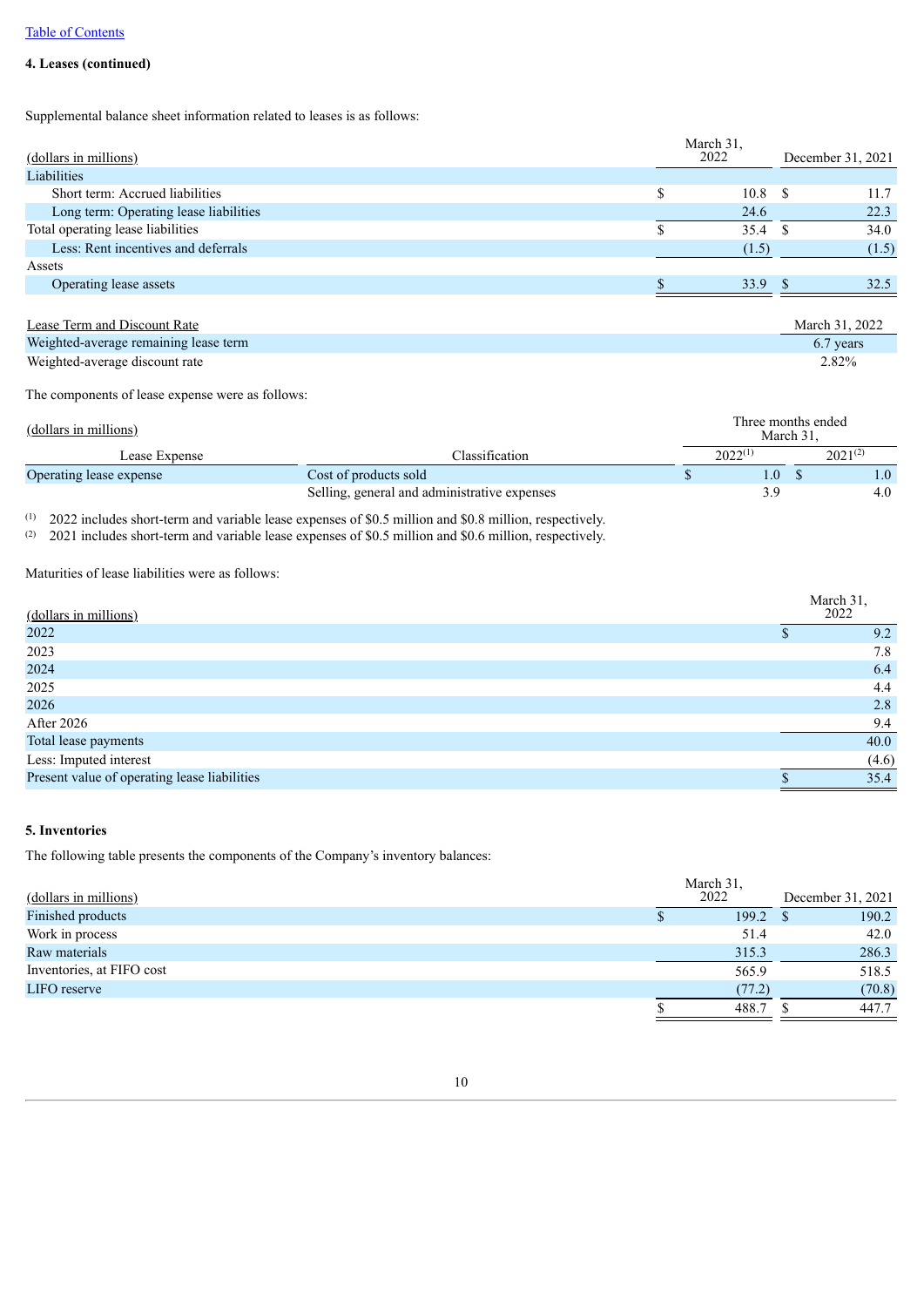#### **6. Product Warranties**

The Company offers warranties on the sales of certain of its products with terms that are consistent with the market and records an accrual for the estimated future claims. The increase in our reserve for product warranties as of the first quarter ended 2022 compared to the prior year period was primarily due to increased steel prices and the acquisition of Giant. Refer to Note 3, "Acquisition", for additional information regarding the acquisition of Giant.

The following table presents the Company's warranty liability activity:

| (dollars in millions) |    | Three Months Ended<br>March 31 |  |        |  |  |  |  |  |  |
|-----------------------|----|--------------------------------|--|--------|--|--|--|--|--|--|
|                       |    | 2022                           |  | 2021   |  |  |  |  |  |  |
| Balance at January 1, | ۰D | 184.4                          |  | 142.3  |  |  |  |  |  |  |
| Expense               |    | 13.9                           |  | 12.6   |  |  |  |  |  |  |
| Claims settled        |    | (15.4)                         |  | (13.3) |  |  |  |  |  |  |
| Balance at March 31,  |    | 182.9                          |  | 141.6  |  |  |  |  |  |  |

#### **7. Debt**

In 2021, the Company renewed and amended its \$500 million multi-year multi-currency revolving credit agreement with a new expiration date of April 1, 2026. The facility has an accordion provision that allows it to be increased up to \$850 million if certain conditions (including lender approval) are satisfied. Borrowings under bank credit lines and commercial paper borrowings are supported by a \$500 million revolving credit agreement. As a result of the longterm nature of this facility, the Company's commercial paper and credit line borrowings are classified as long-term debt at March 31, 2022. At its option, the Company either maintains cash balances or pays fees for bank credit and services. The facility requires the Company to maintain two financial covenants, a leverage ratio test and an interest coverage test. The Company was in compliance with the covenants as of March 31, 2022.

#### **8. Earnings per Share of Common Stock**

The numerator for the calculation of basic and diluted earnings per share is net earnings. The following table sets forth the computation of basic and diluted weighted-average shares used in the earnings per share calculations:

|                                                                    | Three Months Ended<br>March 31. |             |
|--------------------------------------------------------------------|---------------------------------|-------------|
|                                                                    | 2022                            | 2021        |
| Denominator for basic earnings per share - weighted average shares | 157,018,566                     | 161,526,733 |
| Effect of dilutive stock options and share units                   | 1.299.133                       | 1.258.590   |
| Denominator for diluted earnings per share                         | 158, 317, 699                   | 162,785,323 |

#### **9. Stock Based Compensation**

The Company adopted the A. O. Smith Combined Incentive Compensation Plan (the Incentive Plan) effective January 1, 2007. The Incentive Plan was most recently reapproved by stockholders on April 15, 2020. The Incentive Plan is a continuation of the A. O. Smith Combined Executive Incentive Compensation Plan which was originally approved by stockholders in 2002. The number of shares available for granting of options or share units at March 31, 2022 was 7,117,740. Upon stock option exercise or share unit vesting, shares are issued from treasury stock. Total stock based compensation expense recognized in the three months ended March 31, 2022 and 2021 was \$7.6 million and \$7.4 million, respectively.

## *Stock Options*

The stock options granted in the three months ended March 31, 2022 and 2021 have three year pro rata vesting from the date of grant. Stock options are issued at exercise prices equal to the fair value of the Company's Common Stock on the date of grant. For active employees, all options granted in 2022 and 2021 expire ten years after the date of grant. The Company's stock options are expensed ratably over the three year vesting period; however, included in the stock option expense for the three months ended March 31, 2022 and 2021 was expense associated with the accelerated vesting of stock option awards for certain employees who either are retirement eligible or become retirement eligible during the vesting period. Stock based compensation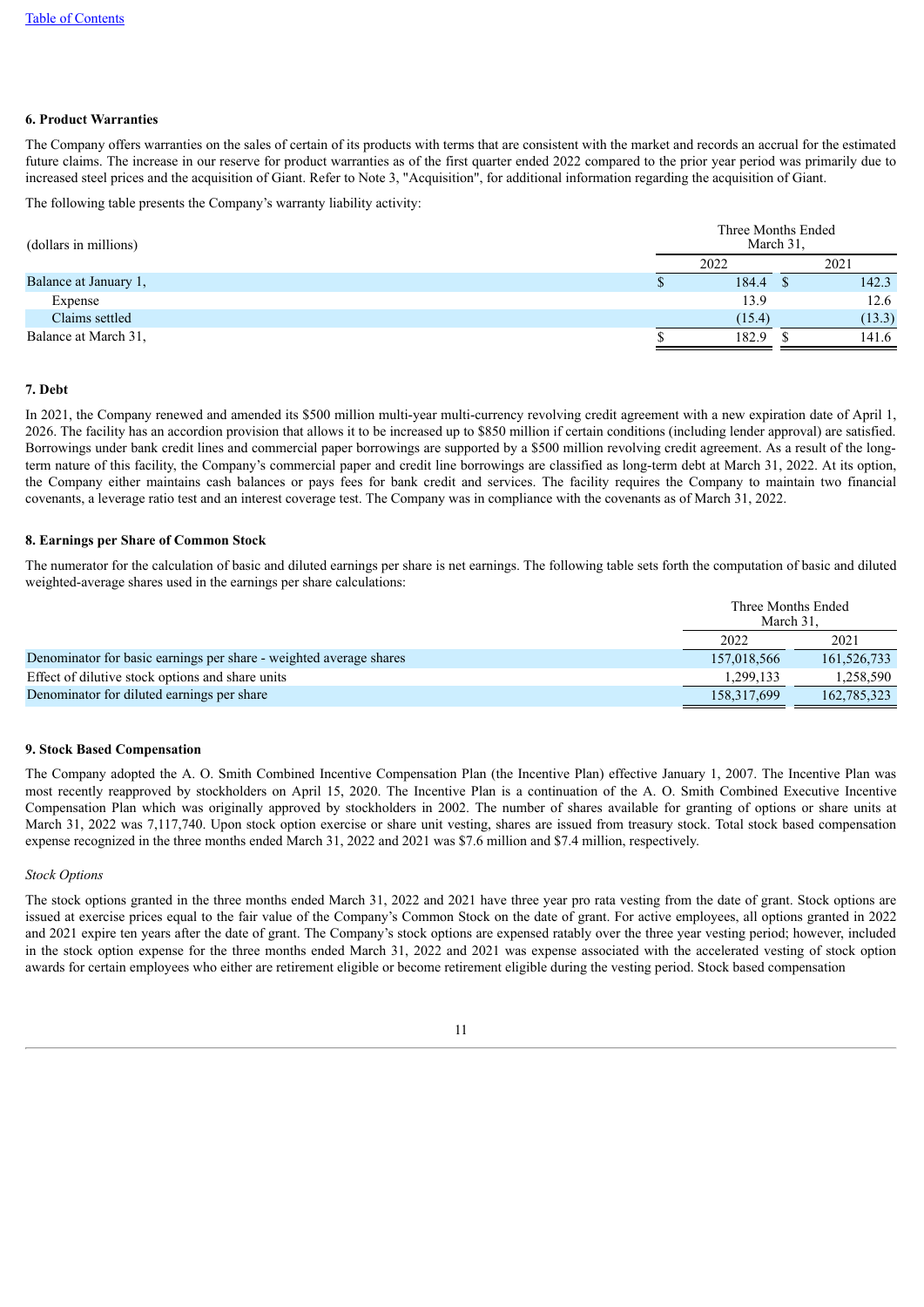### **9. Stock Based Compensation (continued)**

expense attributable to stock options in the three months ended March 31, 2022 and 2021 was \$3.9 million and \$3.6 million, respectively. Changes in options, all of which relate to the Company's Common Stock, were as follows for the three months ended March 31, 2022:

|                                | Weighted-<br>Avg. Per<br>Share<br>Exercise<br>Price | Number of<br>Options | Average<br>Remaining<br>Contractual<br>Life | Aggregate<br>Intrinsic<br>Value<br>(dollars in<br>millions) |
|--------------------------------|-----------------------------------------------------|----------------------|---------------------------------------------|-------------------------------------------------------------|
| Outstanding at January 1, 2022 | 47.73                                               | 2,252,498            |                                             |                                                             |
| Granted                        | 74.23                                               | 318,520              |                                             |                                                             |
| Exercised                      | 37.22                                               | (19, 532)            |                                             |                                                             |
| Forfeited                      | 59.09                                               | (8,269)              |                                             |                                                             |
| Outstanding at March 31, 2022  | 51.09                                               | 2,543,217            | 7 years                                     | 35.8                                                        |
| Exercisable at March 31, 2022  | 46.75                                               | 1,719,597            | 6 years                                     | 29.5                                                        |

The weighted-average fair value per option at the date of grant during the three months ended March 31, 2022 and 2021 using the Black-Scholes optionpricing model was \$17.59 and \$14.01, respectively. Assumptions were as follows:

|                         | Three Months Ended March 31. |          |
|-------------------------|------------------------------|----------|
|                         | 2022                         | 2021     |
| Expected life (years)   |                              | 5.8      |
| Risk-free interest rate | $1.9\%$                      | $1.2\%$  |
| Dividend yield          | $1.5\%$                      | $1.6\%$  |
| Expected volatility     | 26.8%                        | $27.3\%$ |

The expected lives of options for purposes of these models are based on historical exercise behavior. The risk-free interest rates for purposes of these models are based on the U.S. Treasury yield curve in effect on the date of grant for the respective expected lives of the option. The expected dividend yields for purposes of these models are based on the dividends paid in the preceding four quarters divided by the grant date market value of the Common Stock. The expected volatility for purposes of these models are based on the historical volatility of the Common Stock.

#### *Restricted Stock and Share Units*

Participants may also be awarded shares of restricted stock or share units under the Incentive Plan. Share units vest three years after the date of grant. The Company granted 88,894 and 100,153 share units under the Incentive Plan in the three months ended March 31, 2022 and 2021, respectively.

The share units were valued at \$6.6 million and \$6.1 million at the date of issuance in 2022 and 2021, respectively, based on the price of the Company's Common Stock at the date of grant. The share units are recognized as compensation expense ratably over the three-year vesting period; however, included in share unit expense in the three months ended March 31, 2022 and 2021 was expense associated with accelerated vesting of restricted stock and share unit awards for certain employees who either are retirement eligible or will become retirement eligible during the vesting period. Stock based compensation expense attributable to share units of \$3.7 million and \$3.8 million was recognized in the three months ended March 31, 2022 and 2021, respectively. Certain non-U.S.-based employees receive the cash value of the share price at the vesting date in lieu of shares. Unvested cash-settled awards are remeasured at each reporting period.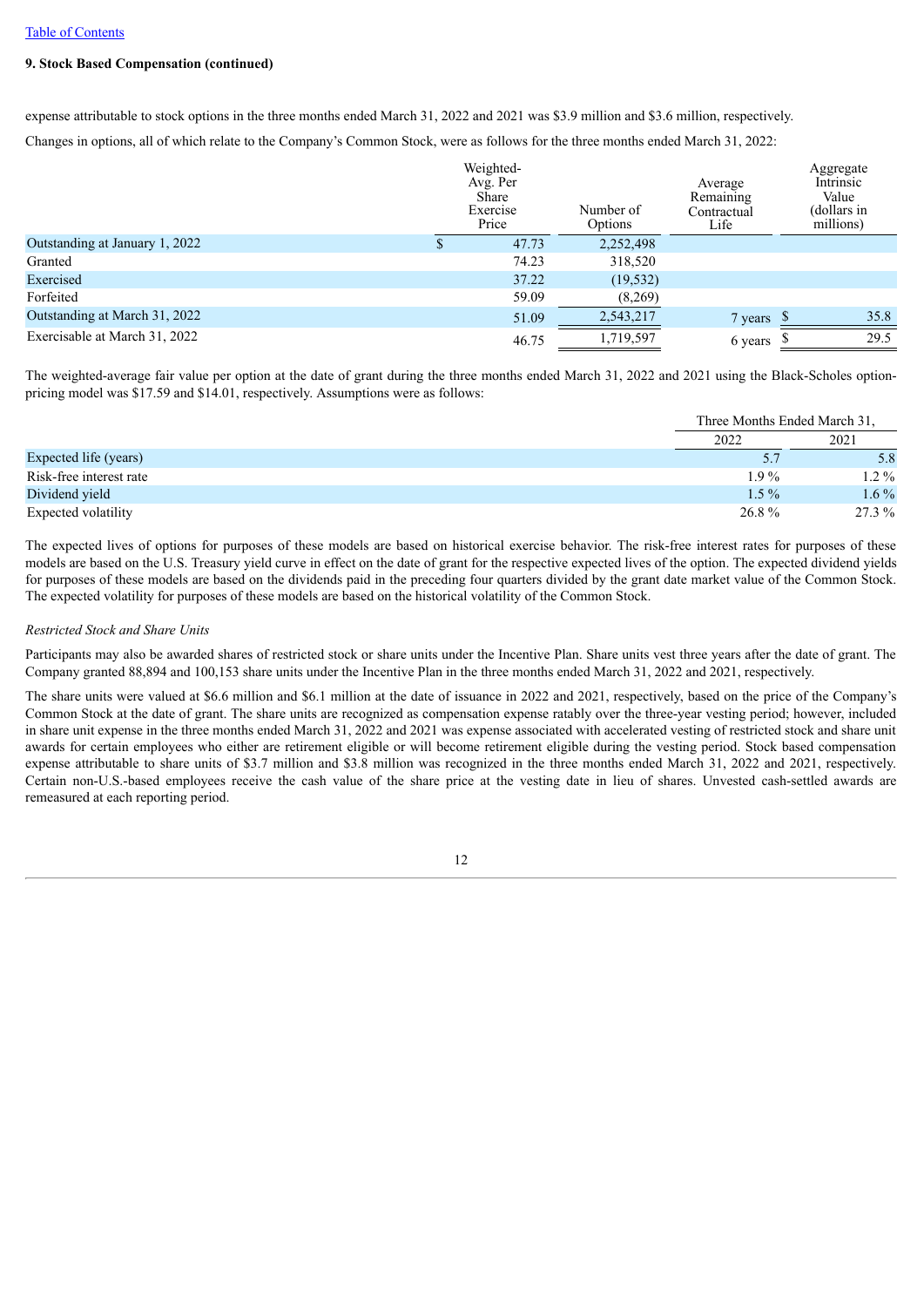#### **9. Stock Based Compensation (continued)**

A summary of share unit activity under the Incentive Plan is as follows for the three months ended March 31, 2022:

|                                        |                 | Weighted-<br>Average    |
|----------------------------------------|-----------------|-------------------------|
|                                        | Number of Units | <b>Grant Date Value</b> |
| Issued and unvested at January 1, 2022 | 421,138         | 47.28                   |
| Granted                                | 88.894          | 74.23                   |
| Vested                                 | (124, 191)      | 49.43                   |
| Forfeited                              | (6, 137)        | 53.21                   |
| Issued and unvested at March 31, 2022  | 379,704         | 52.88                   |

# **10. Pensions**

The following table presents the components of the Company's net pension income:

| (dollars in millions)                 |      | Three Months Ended<br>March 31. |  |        |  |  |  |  |  |
|---------------------------------------|------|---------------------------------|--|--------|--|--|--|--|--|
|                                       | 2022 |                                 |  | 2021   |  |  |  |  |  |
| Service cost                          |      | 0.4                             |  | 0.4    |  |  |  |  |  |
| Interest cost                         |      | 3.6                             |  | 3.6    |  |  |  |  |  |
| Expected return on plan assets        |      | (5.4)                           |  | (12.0) |  |  |  |  |  |
| Amortization of unrecognized loss     |      | 5.1                             |  | 5.2    |  |  |  |  |  |
| Amortization of prior service cost    |      | (0.1)                           |  | (0.1)  |  |  |  |  |  |
| Defined benefit plan expense (income) |      | 3.6                             |  | (2.9)  |  |  |  |  |  |
|                                       |      |                                 |  |        |  |  |  |  |  |

The service cost component of net periodic benefit cost is presented within cost of products sold and selling, general and administrative expenses within the condensed consolidated statements of earnings while the other components of pension expense (income) are reflected in other expense (income). The Company was not required to and did not make a contribution to its U.S. pension plan in 2021. The Company is not required to make a contribution in 2022.

In 2021, the Company's Board of Directors approved the termination of the Company's largest defined benefit pension plan (the Plan) representing over 95 percent of the Company's pension plan liabilities with a termination date of December 31, 2021. In April 2022, the Plan received a determination letter from the IRS that allowed the Company to proceed with the termination process for the Plan. In 2022, the Company expects to annuitize the remaining pension liability. The Plan settlement, which the Company expects to complete in the fourth quarter of 2022, will accelerate the recognition of approximately \$445 million of non-cash, pre-tax pension expenses.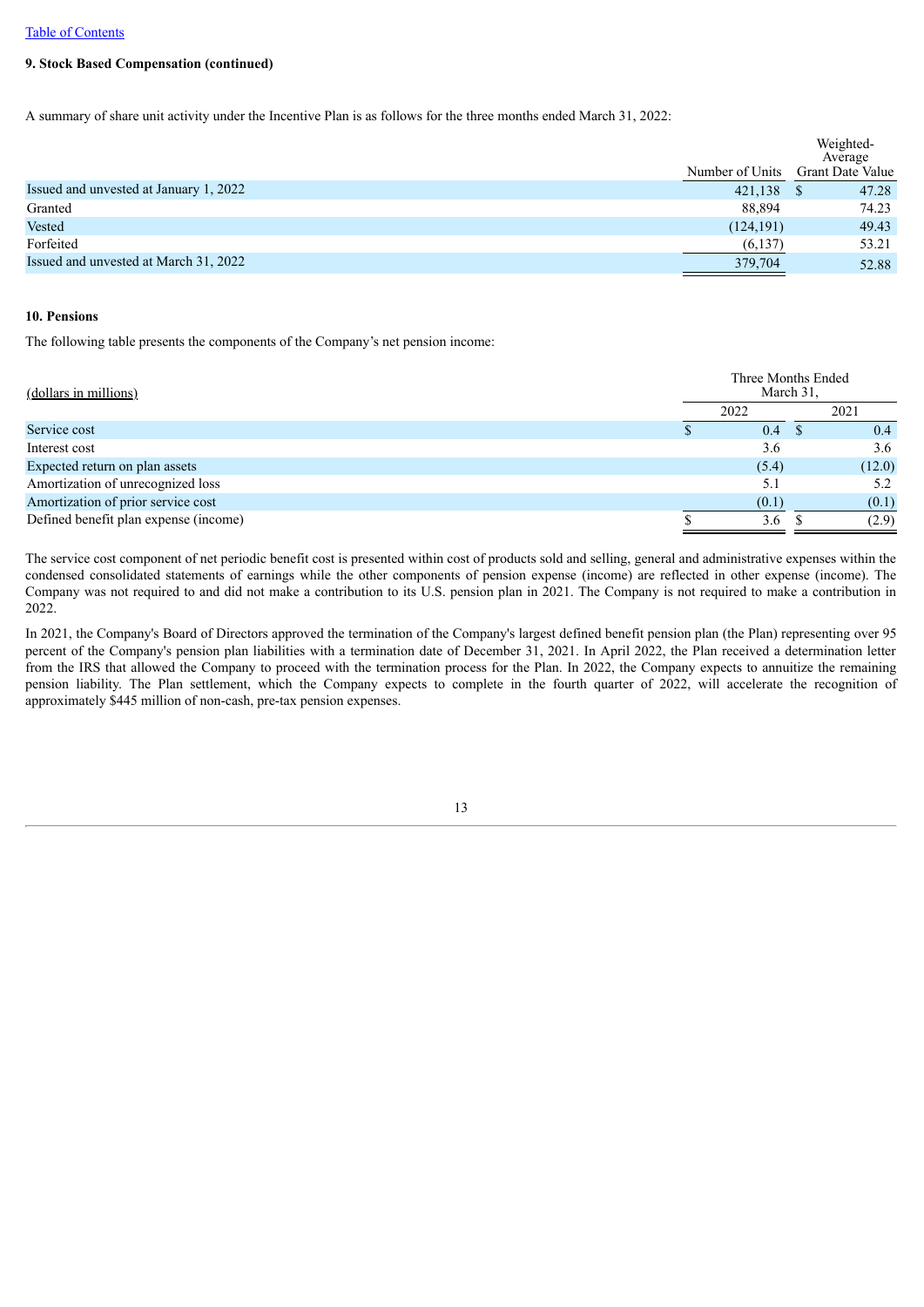## **11. Segment Results**

The Company is comprised of two reporting segments: North America and Rest of World. The Rest of World segment is primarily comprised of China, Europe and India. Both segments manufacture and market comprehensive lines of residential and commercial gas and electric water heaters, boilers, tanks, and water treatment products. Both segments primarily manufacture and market in their respective regions of the world. The following table presents the Company's segment results:

| (dollars in millions)                          |              | Three Months Ended<br>March 31, |               |        |
|------------------------------------------------|--------------|---------------------------------|---------------|--------|
|                                                |              | 2022                            |               | 2021   |
| Net sales                                      |              |                                 |               |        |
| North America                                  | \$           | 730.1                           | <sup>\$</sup> | 552.9  |
| Rest of World                                  |              | 256.0                           |               | 222.3  |
| Inter-segment                                  |              | (8.4)                           |               | (6.2)  |
|                                                |              | 977.7                           | <sup>\$</sup> | 769.0  |
| Segment earnings                               |              |                                 |               |        |
| North America <sup>(1)</sup>                   | $\mathbb{S}$ | 151.8 \$                        |               | 130.4  |
| Rest of World                                  |              | 24.8                            |               | 11.8   |
| Inter-segment                                  |              | (0.1)                           |               |        |
|                                                |              | 176.5                           |               | 142.2  |
| Corporate $expense^{(2)}$                      |              | (18.4)                          |               | (15.1) |
| Interest expense                               |              | (1.5)                           |               | (1.0)  |
| Earnings before income taxes                   |              | 156.6                           |               | 126.1  |
| Provision for income taxes                     |              | 36.8                            |               | 28.4   |
| Net earnings                                   |              | 119.8                           | <sup>\$</sup> | 97.7   |
| $^{(1)}$ includes pension expense (income) of: | \$           | 2.6                             | <sup>S</sup>  | (2.6)  |
| $^{(2)}$ includes pension expense (income) of: | \$           | 0.3                             | \$            | (0.6)  |

# **12. Fair Value Measurements**

ASC 820, *Fair Value Measurements*, among other things, defines fair value, establishes a consistent framework for measuring fair value and expands disclosure for each major asset and liability category measured at fair value on either a recurring basis or nonrecurring basis. ASC 820 clarifies that fair value is an exit price, representing the amount that would be received to sell an asset or paid to transfer a liability in an orderly transaction between market participants. As such, fair value is a market-based measurement that should be determined based on assumptions that market participants would use in pricing an asset or liability. As a basis for considering such assumptions, ASC 820 establishes a three-tier fair value hierarchy, which prioritizes the inputs used in measuring fair value as follows: (Level 1) observable inputs such as quoted prices in active markets; (Level 2) inputs, other than the quoted prices in active markets, that are observable either directly or indirectly; and (Level 3) unobservable inputs in which there is little or no market data, which require the reporting entity to develop its own assumptions. Assets and liabilities measured at fair value are based on the market approach which are prices and other relevant information generated by market transactions involving identical or comparable assets or liabilities.

The following table presents assets (liabilities) measured at fair value on a recurring basis (dollars in millions):

| Fair Value Measurement Using                                   | March 31.<br>2022 | December 31, 2021 |
|----------------------------------------------------------------|-------------------|-------------------|
| Quoted prices in active markets for identical assets (Level 1) | 173.6             | 188.1             |
| Significant other observable inputs (Level 2)                  | (0.2)             | (0.7)             |

Items measured at fair value were comprised of the Company's marketable securities (Level 1) and derivative instruments (Level 2). There were no changes in the Company's valuation techniques used to measure fair values on a recurring basis during the three months ended March 31, 2022.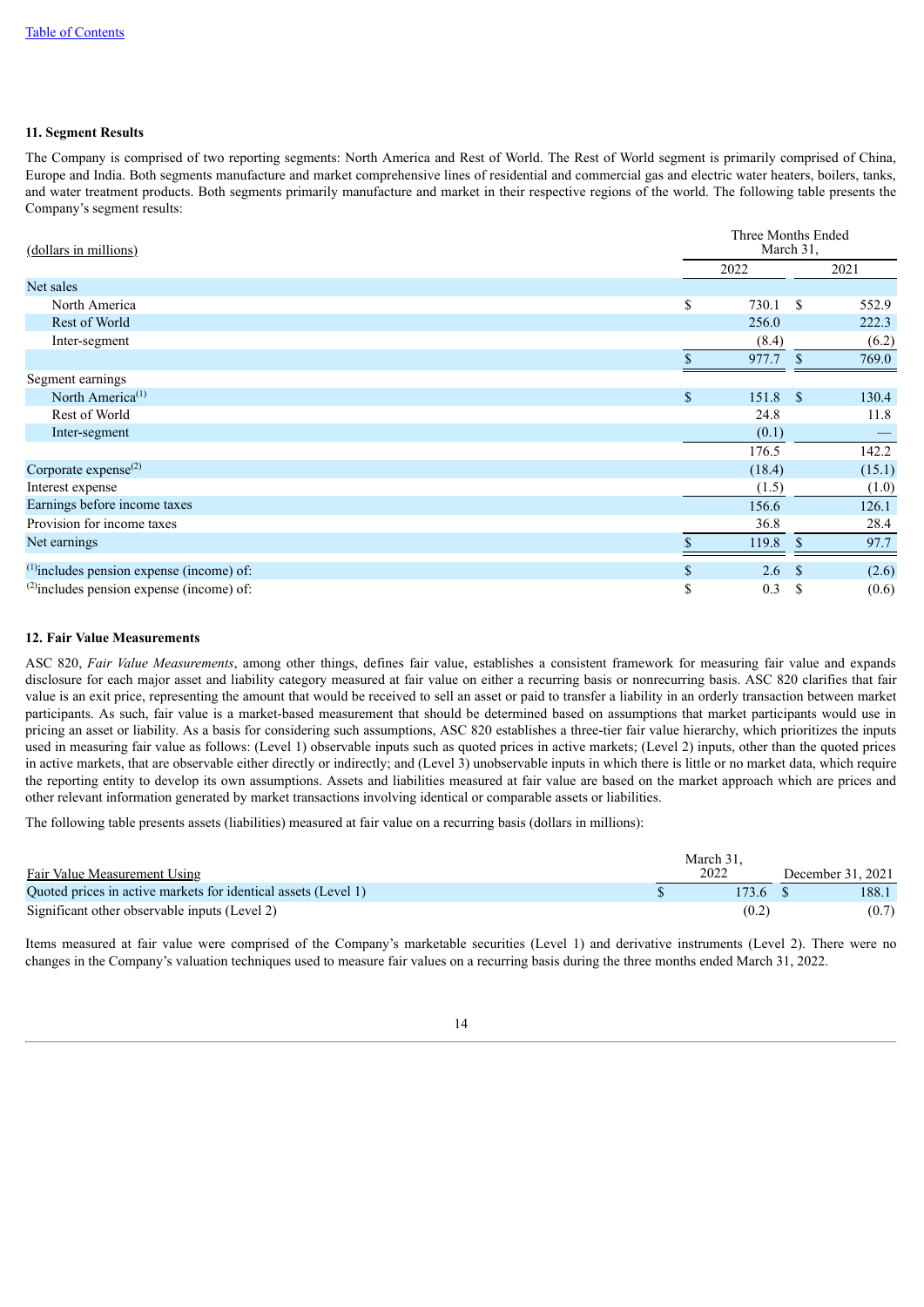#### **13. Derivative Instruments**

The Company utilizes certain derivative instruments to enhance its ability to manage currency exposure as well as raw materials price risk. Derivative instruments are entered into for periods consistent with the related underlying exposures and do not constitute positions independent of those exposures. The Company does not enter into contracts for speculative purposes. The contracts are executed with major financial institutions with no credit loss anticipated for failure of the counterparties to perform.

#### *Cash Flow Hedges*

With the exception of its net investment hedges, the Company designates all of its hedging instruments as cash flow hedges. For derivative instruments that are designated and qualify as a cash flow hedge (i.e., hedging the exposure to variability in expected future cash flows that is attributable to a particular risk), gains or losses on the derivative instrument are reported as a component of other comprehensive loss, net of tax, and are reclassified into earnings in the same line item associated with the forecasted transaction and in the same period or periods during which the hedged transaction affects earnings.

#### *Foreign Currency Forward Contracts*

The Company is exposed to foreign currency exchange risk as a result of transactions in currencies other than the functional currency of certain subsidiaries. The Company utilizes foreign currency forward purchase and sale contracts to manage the volatility associated with foreign currency purchases, sales and certain intercompany transactions in the normal course of business. Principal currencies for which the Company utilizes foreign currency forward contracts include the British pound, Canadian dollar, Euro and Mexican peso.

Gains and losses on these instruments are recorded in accumulated other comprehensive loss, net of tax, until the underlying transaction is recorded in earnings. When the hedged item is realized, gains or losses are reclassified from accumulated other comprehensive loss to the consolidated statement of earnings. The assessment of effectiveness for forward contracts is based on changes in the forward rates. These hedges have been determined to be effective. The majority of the amounts in accumulated other comprehensive loss for cash flow hedges are expected to be reclassified into earnings within one year.

The following table summarizes, by currency, the contractual amounts of the Company's foreign currency forward contracts that are designated as cash flow hedges:

| (dollars in millions) | March 31, 2022 |                                 |  |                          |                                | December 31, 2021 |       |  |  |
|-----------------------|----------------|---------------------------------|--|--------------------------|--------------------------------|-------------------|-------|--|--|
|                       |                | Buy                             |  | <b>Sell</b>              | Buy                            |                   | Sell  |  |  |
| Canadian dollar       |                | $\hspace{0.1mm}-\hspace{0.1mm}$ |  | 103.0                    | $\qquad \qquad \longleftarrow$ |                   | 113.4 |  |  |
| Euro                  |                | 29.0                            |  | $\overline{\phantom{a}}$ | 24.2                           |                   | —     |  |  |
| Mexican peso          |                | 21.8                            |  |                          | 23.8                           |                   |       |  |  |
| Total                 |                | 50.8                            |  | 103.0                    | 48.0                           |                   | 113.4 |  |  |

#### *Net Investment Hedges*

The Company enters into certain foreign currency forward contracts to hedge the exposure to a portion of the Company's net investments in certain non-U.S. subsidiaries against the effect of exchange rate fluctuations on the translation of foreign currency balances to the U.S. dollar. For the derivative instruments that are designated and qualify as net investment hedges, gains and losses are reported in other comprehensive loss where they offset gains and losses recorded on the Company's net investments in its non-U.S. subsidiaries. These hedges are determined to be effective. The Company recognized \$0.3 million and zero of after-tax losses associated with hedges of a net investment in non-U.S. subsidiaries in currency translation adjustment in other comprehensive income in the three months ended March 31, 2022 and 2021, respectively. The contractual amount of the Company's foreign currency forward contracts that are designated as net investment hedges is \$50.0 million as of March 31, 2022.

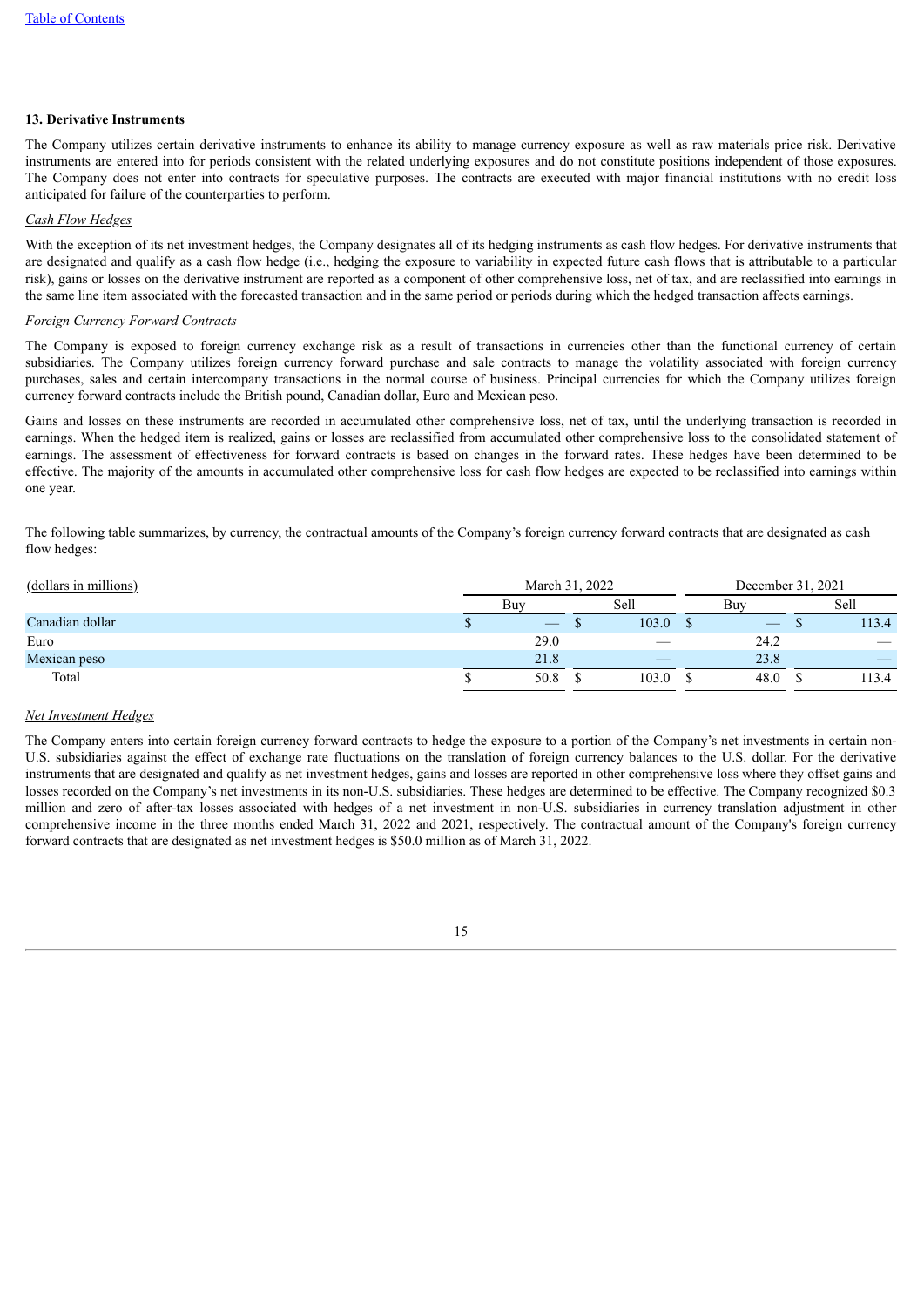# **13. Derivative Instruments (continued)**

The following tables present the impact of derivative contracts on the Company's financial statements.

Fair value of derivatives designated as hedging instruments under ASC 815:

| (dollars in millions)                               | Balance Sheet Location | March 31<br>2022 | December 31.<br>2021 |
|-----------------------------------------------------|------------------------|------------------|----------------------|
| Foreign currency contracts                          | Other current assets   |                  |                      |
|                                                     | Accrued liabilities    |                  | (1.6)                |
| Total derivatives designated as hedging instruments |                        | (0.2)            |                      |

The effect of cash flow hedges on the condensed consolidated statement of earnings:

Three Months Ended March 31 (dollars in millions):

| Derivatives in ASC 815 cash flow hedging<br>relationships | Amount of loss<br>recognized in other<br>comprehensive<br>loss on derivatives |  |       | Location of gain (loss)<br>reclassified from<br>accumulated other<br>comprehensive loss<br>into earnings |  | Amount of gain (loss)<br>reclassified from<br>accumulated other<br>comprehensive<br>loss into earnings |  |       |  |  |
|-----------------------------------------------------------|-------------------------------------------------------------------------------|--|-------|----------------------------------------------------------------------------------------------------------|--|--------------------------------------------------------------------------------------------------------|--|-------|--|--|
|                                                           | 2022                                                                          |  | 2021  |                                                                                                          |  | 2022                                                                                                   |  | 2021  |  |  |
| Foreign currency contracts                                | $(0.7)$ \$                                                                    |  | (2.9) | Cost of products sold                                                                                    |  | 0.1                                                                                                    |  | (0.3) |  |  |

#### *Balance Sheet Hedges*

#### *Foreign Exchange Contracts*

The Company periodically enters into foreign exchange contracts to mitigate the foreign currency volatility relative to certain intercompany loans. These foreign exchange contracts did not qualify for hedge accounting in accordance with ASC 815 and as such were marked to market through earnings. The fair value of the foreign exchange contracts was zero as of March 31, 2022. The fair value of the foreign exchange contracts was a liability of \$0.8 million as of December 31, 2021 and recorded in Accrued liabilities within the consolidated balance sheet.

The following table summarizes the contractual amounts of the Company's foreign exchange contracts that are designated as balance sheet hedges:

| <br>(dollar<br>Hion       | 2022<br>March |                        |  |                 | Jecember                 | 2021<br>$\sim$ |               |  |
|---------------------------|---------------|------------------------|--|-----------------|--------------------------|----------------|---------------|--|
|                           |               | Buy                    |  | Sell            | Buy                      |                | Sell          |  |
| Canadian dollar<br>$\sim$ |               | <b>Service Service</b> |  | $\sim$<br>12J.T | $\overline{\phantom{0}}$ |                | 1251<br>129.0 |  |

The amounts recognized within the consolidated statements of earnings related to the Company's foreign exchange contracts are set forth below.

Three Months Ended March 31 (dollars in millions):

|                                                    | Location of loss within the consolidated statements of |      |  |      |
|----------------------------------------------------|--------------------------------------------------------|------|--|------|
| Derivatives not designated as hedging instruments: | earnings                                               | 2022 |  | 2021 |
| Foreign exchange contracts                         | Other expense (income) - net                           |      |  |      |

# **14. Income Taxes**

The Company's effective income tax rate for the three months ended March 31, 2022 was 23.5 percent compared to 22.5 percent for the three months ended March 31, 2021. The Company estimates that its annual effective income tax rate for the full year 2022 will be between approximately 23.5 and 24 percent. The change in the effective income tax rate for the three months ended March 31, 2022 compared to the effective income tax rate for the three months ended March 31, 2021 was primarily due to a change in geographical earnings mix.

As of March 31, 2022, the Company had \$14.3 million of unrecognized tax benefits of which \$0.5 million would affect its effective income tax rate if recognized. The Company recognizes potential interest and penalties related to unrecognized tax

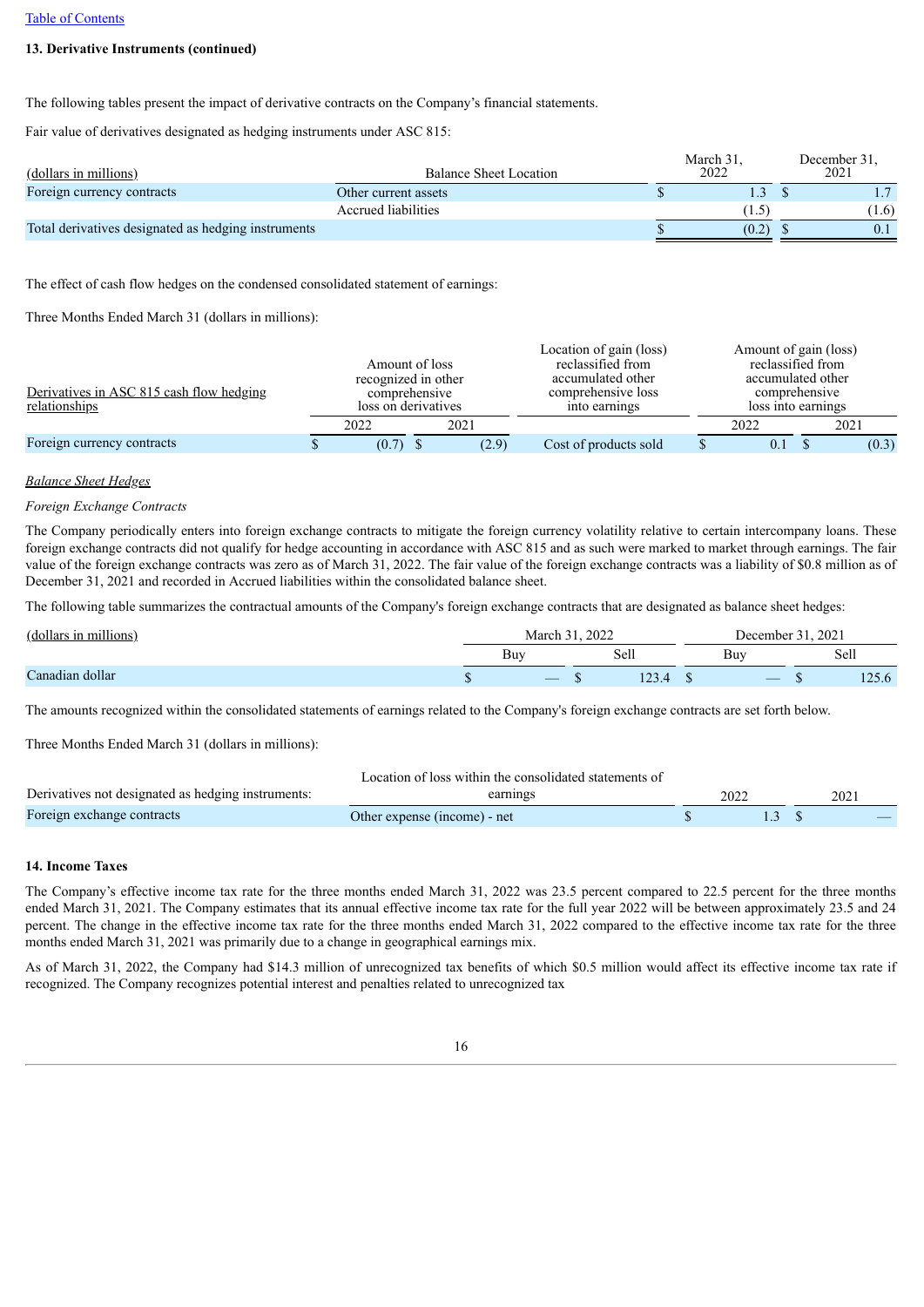# **14. Income Taxes (continued)**

benefits as a component of income tax expense. The Company's U.S. federal income tax returns for 2017-2022 are subject to audit. The Company is subject to state and local income tax audits for tax years 2008-2022. The Company is subject to non-U.S. income tax examinations for years 2015-2022.

#### **15. Commitments and Contingencies**

The Company maintains a commercial relationship with a supply-chain service provider (the Provider) in connection with the Company's business in China. In this capacity, the Provider offers order-entry, warehousing and logistics support. The Provider also offers asset-backed financing to certain of the Company's distributors in China to facilitate their working capital needs. To facilitate its financing support business, the Provider has collateralized lending facilities in place with multiple Chinese banks under which the Company has agreed to repurchase inventory if both requested by the banks and certain defined conditions are met, primarily related to the aging of the distributors' notes.

The Provider is required to indemnify the Company for any losses the Company would incur in the event of an inventory repurchase under these arrangements. Potential losses under the repurchase arrangements represent the difference between the repurchase price and net proceeds from the resale of product plus costs incurred in the process, less related distributor rebates.

Before considering any reduction of distributor rebate accruals of \$3.0 million and \$3.9 million as of March 31, 2022 and December 31, 2021, respectively, and from the resale of the related inventory, the gross amount the Company would be obligated to repurchase, which would be contingent on the default of all of the outstanding loans, was approximately \$6.8 million as of March 31, 2022 and \$7.2 million as of December 31, 2021. The Company's reserves for estimated losses under repurchase arrangements were immaterial as of March 31, 2022 and December 31, 2021.

#### <span id="page-16-0"></span>**16. Changes in Accumulated Other Comprehensive Loss by Component**

Changes to accumulated other comprehensive loss by component are as follows:

| (dollars in millions)                                                                                                                                                               |    | Three Months Ended<br>March 31, |                    |               |  |  |  |
|-------------------------------------------------------------------------------------------------------------------------------------------------------------------------------------|----|---------------------------------|--------------------|---------------|--|--|--|
|                                                                                                                                                                                     |    | 2022                            |                    | 2021          |  |  |  |
| Cumulative foreign currency translation                                                                                                                                             |    |                                 |                    |               |  |  |  |
| Balance at beginning of period                                                                                                                                                      | \$ | (44.7)                          | \$                 | (48.1)        |  |  |  |
| Other comprehensive income before reclassifications                                                                                                                                 |    | 0.6                             |                    | (1.4)         |  |  |  |
| Balance at end of period                                                                                                                                                            |    | (44.1)                          |                    | (49.5)        |  |  |  |
| Unrealized net gain (loss) on cash flow derivatives                                                                                                                                 |    |                                 |                    |               |  |  |  |
| Balance at beginning of period                                                                                                                                                      |    | 0.6                             |                    | 0.6           |  |  |  |
| Other comprehensive loss before reclassifications                                                                                                                                   |    | (0.5)                           |                    | (2.2)         |  |  |  |
| Realized (gains) losses on derivatives reclassified to cost of products sold (net of income tax provision<br>(benefit) of $\frac{1}{2}$ and (\$0.1) in 2022 and 2021, respectively) |    | (0.1)                           |                    | 0.2           |  |  |  |
| Balance at end of period                                                                                                                                                            |    |                                 |                    | (1.4)         |  |  |  |
| Pension liability                                                                                                                                                                   |    |                                 |                    |               |  |  |  |
| Balance at beginning of period                                                                                                                                                      |    | (287.3)                         |                    | (273.7)       |  |  |  |
| Amounts reclassified from accumulated other comprehensive loss: <sup>(1)</sup>                                                                                                      |    | 3.8                             |                    | 3.8           |  |  |  |
| Balance at end of period                                                                                                                                                            |    | (283.5)                         |                    | (269.9)       |  |  |  |
| Accumulated other comprehensive loss, end of period                                                                                                                                 |    | (327.6)                         |                    | (320.8)       |  |  |  |
| $(1)$ Amortization of pension items:                                                                                                                                                |    |                                 |                    |               |  |  |  |
| <b>Actuarial losses</b>                                                                                                                                                             | \$ | (2)<br>5.1                      | $\mathbf{\hat{S}}$ | $5.2^{(2)}$   |  |  |  |
| Prior year service cost                                                                                                                                                             |    | $(0.1)^{(2)}$                   |                    | $(0.1)^{(2)}$ |  |  |  |
|                                                                                                                                                                                     |    | 5.0                             |                    | 5.1           |  |  |  |
| Income tax benefit                                                                                                                                                                  |    | (1.2)                           |                    | (1.3)         |  |  |  |
| Reclassification net of income tax benefit                                                                                                                                          | \$ | 3.8                             |                    | 3.8           |  |  |  |

<span id="page-16-1"></span>These accumulated other comprehensive loss components are included in the computation of net periodic pension cost. See Note 10 - Pensions for additional details. (2)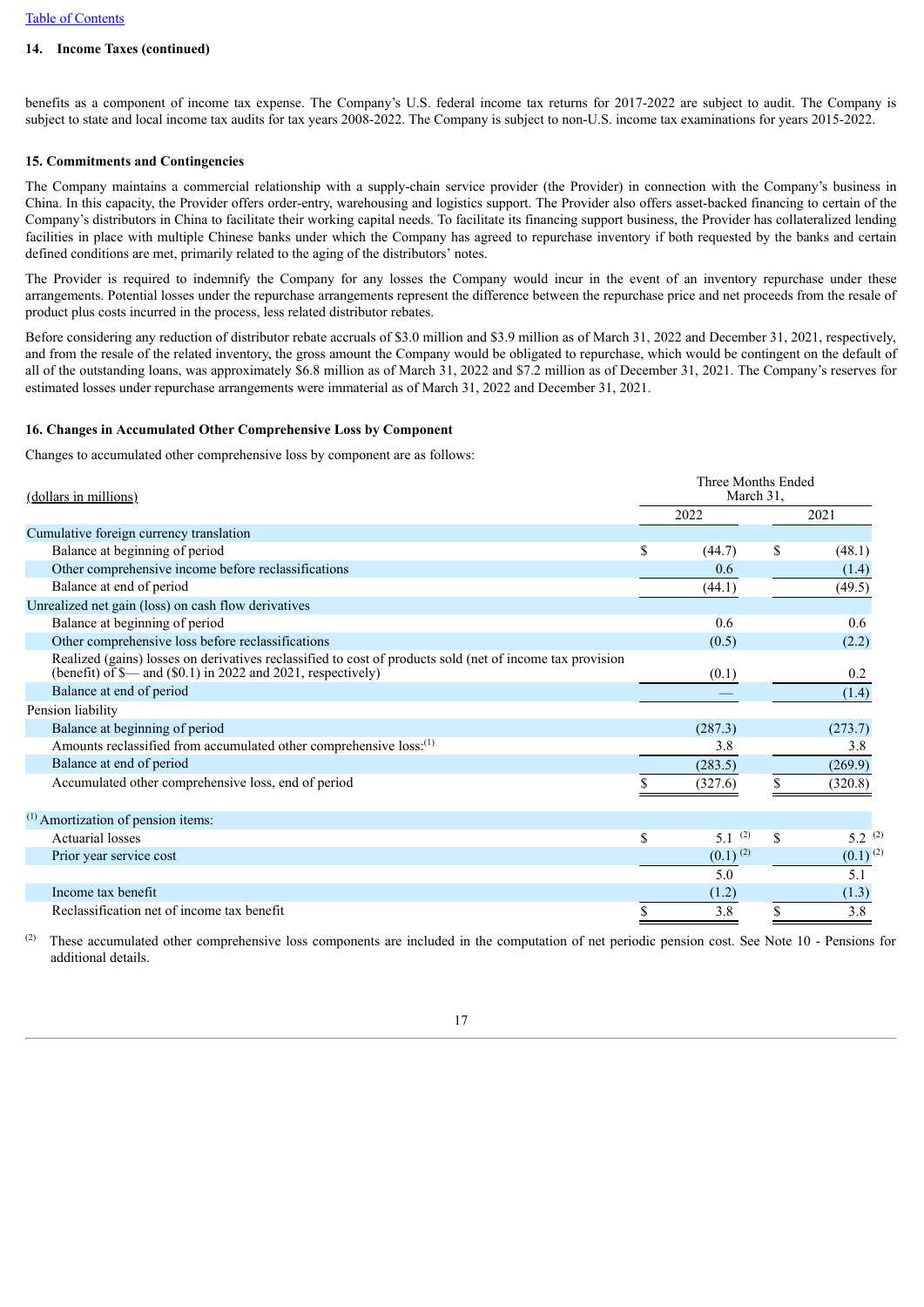#### ITEM 2 - MANAGEMENT'S DISCUSSION AND ANALYSIS OF FINANCIAL CONDITION AND RESULTS OF OPERATIONS

#### **Overview**

Our company is comprised of two reporting segments: North America and Rest of World. Our Rest of World segment is primarily comprised of China, Europe and India. Both segments manufacture and market comprehensive lines of residential and commercial gas, heat pump and electric water heaters, boilers, tanks, and water treatment products. Both segments primarily manufacture and market in their respective region of the world.

We seek to continue to grow our core residential and commercial water heating, boiler and water treatment businesses throughout the world. This includes focusing on acquisitions that are related to our core business. Consistent with this strategy, we acquired Giant Factories, Inc. (Giant), a Canada-based manufacturer of residential and commercial water heaters, on October 19, 2021, for \$199 million, subject to customary adjustments, using a combination of debt and cash. The acquisition fits squarely in our core capabilities, supplements our presence in Canada and enhances our capacity and distribution in the region. Giant contributed \$32.0 million of sales and approximately \$0.02 in earnings per share (EPS) to our results in the first quarter of 2022. We will also continue to look for opportunities to add to our existing operations in high growth regions demonstrated by our previous introductions of water treatment products in India and range hoods and cooktops in China.

Our global supply chain management team continued to navigate through supply chain and logistics challenges in the first quarter of 2022. We have seen supply constraints for certain components and raw materials used in our operations, limited container and trucking capacity, and port congestion and delays. In addition, while steel indices moderated as we moved into 2022, they have recently risen again, as commodity prices and availability remain volatile. We remain in close contact with our suppliers and logistics providers to troubleshoot, manage and resolve bottlenecks, as the environment remains unpredictable, particularly with the conflict in Ukraine.

Our business also continues to experience impacts from the novel coronavirus (COVID-19) pandemic. Omicron variant-related absenteeism negatively impacted North American production early in the first quarter. In addition, to slow the spread of COVID-19 in China, targeted lockdowns began in certain cities late in the first quarter.

In our North America segment, after approximately eight percent growth in 2021, we expect residential industry water heater volumes will be down approximately two percent in 2022 compared with 2021 as we believe that industry demand will normalize to more historical growth rates. We believe that commercial water heater industry volumes will be flat to slightly down in 2022 compared to 2021 as we anticipate that new construction and replacement installations will level off. We expect sales in 2022 will benefit from our 2021 price increases, which had a cumulative effect on our water heater prices of approximately 50 percent. We expect to see a 18 to 20 percent increase in our sales of boilers in 2022 compared to 2021 driven by increased pricing in response to higher input cost and higher demand. We anticipate sales of our North America water treatment products will increase 13 to 14 percent in 2022, compared to 2021, primarily driven by higher consumer demand for our point of use and point of entry water treatment systems.

In our Rest of World segment, after strong growth in 2021, we expect 2022 sales in China to be flat in local currency compared with 2021 as a result of economic headwinds from COVID-19-related lockdowns. We assume China currency rates will stay at levels similar to 2021.

Combining all of these factors, we expect our consolidated sales to increase between 14 and 16 percent in 2022. This guidance excludes the potential impacts from future acquisitions and assumes the COVID-19 related lockdowns in China subside during the second quarter of 2022, and that COVID-19 does not significantly impact our operations or our employees, customers or suppliers.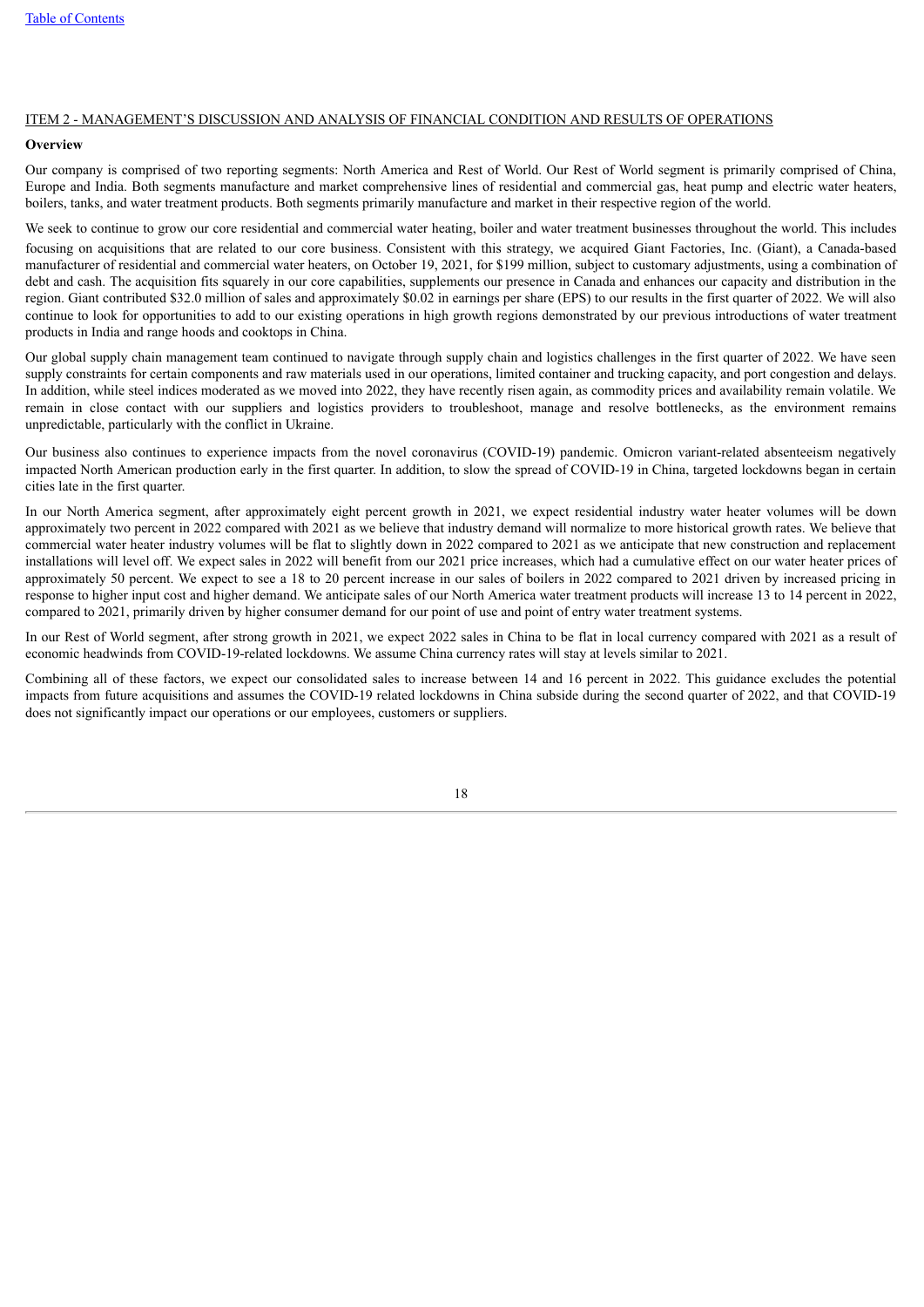# **Results of Operations**

| (dollars in millions)                        |       | Three Months Ended<br>March 31. |        |  |  |  |  |
|----------------------------------------------|-------|---------------------------------|--------|--|--|--|--|
|                                              | 2022  |                                 | 2021   |  |  |  |  |
| Net sales                                    | 977.7 |                                 | 769.0  |  |  |  |  |
| Cost of products sold                        | 636.1 |                                 | 480.4  |  |  |  |  |
| Gross profit                                 | 341.6 |                                 | 288.6  |  |  |  |  |
| Gross profit margin %                        | 34.9% |                                 | 37.5 % |  |  |  |  |
| Selling, general and administrative expenses | 179.8 |                                 | 166.5  |  |  |  |  |
| Interest expense                             | 1.5   |                                 | 1.0    |  |  |  |  |
| Other expense (income) - net                 | 3.7   |                                 | (5.0)  |  |  |  |  |
| Earnings before provision for income taxes   | 156.6 |                                 | 126.1  |  |  |  |  |
| Provision for income taxes                   | 36.8  |                                 | 28.4   |  |  |  |  |
| Net Earnings                                 | 119.8 |                                 | 97.7   |  |  |  |  |

Our sales in the first quarter of 2022 were \$977.7 million, or 27.1 percent higher than 2021 first quarter sales of \$769.0 million. Compared to the prior year quarter, our sales increase was primarily driven by inflation-related pricing actions in North America as well as higher sales in China. Our acquisition of Giant added \$32.0 million of incremental sales in 2022. In addition, our sales in China were favorably impacted by approximately \$5 million in the first quarter of 2022 compared to the first quarter of 2021, due to the appreciation of the Chinese currency compared to the U.S. dollar.

Our gross profit margin in the first quarter of 2022 was 34.9 percent and declined compared to 37.5 percent in the first quarter of 2021. The lower gross profit margin in the first quarter of 2022 was primarily due to higher steel and other material costs which outpaced our pricing actions.

Selling, general, and administrative (SG&A) expenses were \$179.8 million in the first quarter of 2022 or \$13.3 million higher than the first quarter of 2021. The increase in SG&A expenses was primarily driven by higher selling expenses in North America due to higher sales compared to the prior year period.

Interest expense in the first quarter of 2022 was \$1.5 million, and higher compared to \$1.0 million in the first quarter of 2021 primarily due to higher debt levels.

Other expense was \$3.7 million in the first quarter of 2022 compared to other income of (\$5.0) million in the first quarter of 2021. Pension expense in the first quarter of 2022 was \$3.6 million compared to pension income of \$2.9 million in the first quarter of 2021.

In 2021, our Board of Directors approved the termination of our largest defined benefit pension plan (the Plan) representing over 95 percent of our pension plan liabilities with a termination date of December 31, 2021. In April 2022, we received a determination letter from the IRS that allowed us to proceed with the termination process for the Plan. In 2022, we expect to annuitize the remaining Plan pension liability. The Plan settlement, which we expect to complete in the fourth quarter of 2022, will accelerate the recognition of approximately \$445 million, or approximately \$1.73 per share, of non-cash, pretax pension expenses. In addition, to protect the Plan's funded status, the Plan transferred a significant portion of its assets to lower risk investments in 2021. The impact of this transition resulted in a lower expected rate of return on pension investments and accordingly, higher pension expenses in 2022, compared to previous years. The service cost component of our pension income is reflected in cost of products sold and SG&A expenses. All other components of our pension expense (income) are reflected in other expense (income).

We are providing non-U.S. Generally Accepted Accounting Principles (GAAP) measures (adjusted earnings, adjusted EPS, adjusted segment earnings and adjusted corporate expense) that exclude the impact of pension settlement expenses and non-operating pension income and expenses. Reconciliations from GAAP measures to non-GAAP measures are provided in the financial information included in this filing. We believe that the measures of adjusted earnings, adjusted EPS, adjusted segment earnings and adjusted corporate expense provide useful information to investors about our performance and allow management and our investors to better understand our performance between periods without regard to items that we do not consider to be a component of our core operating performance.

Our pension costs and credits are developed from actuarial valuations. The valuations reflect key assumptions regarding, among other things, discount rates, expected return on plan assets, retirement ages, and years of service. We consider current market

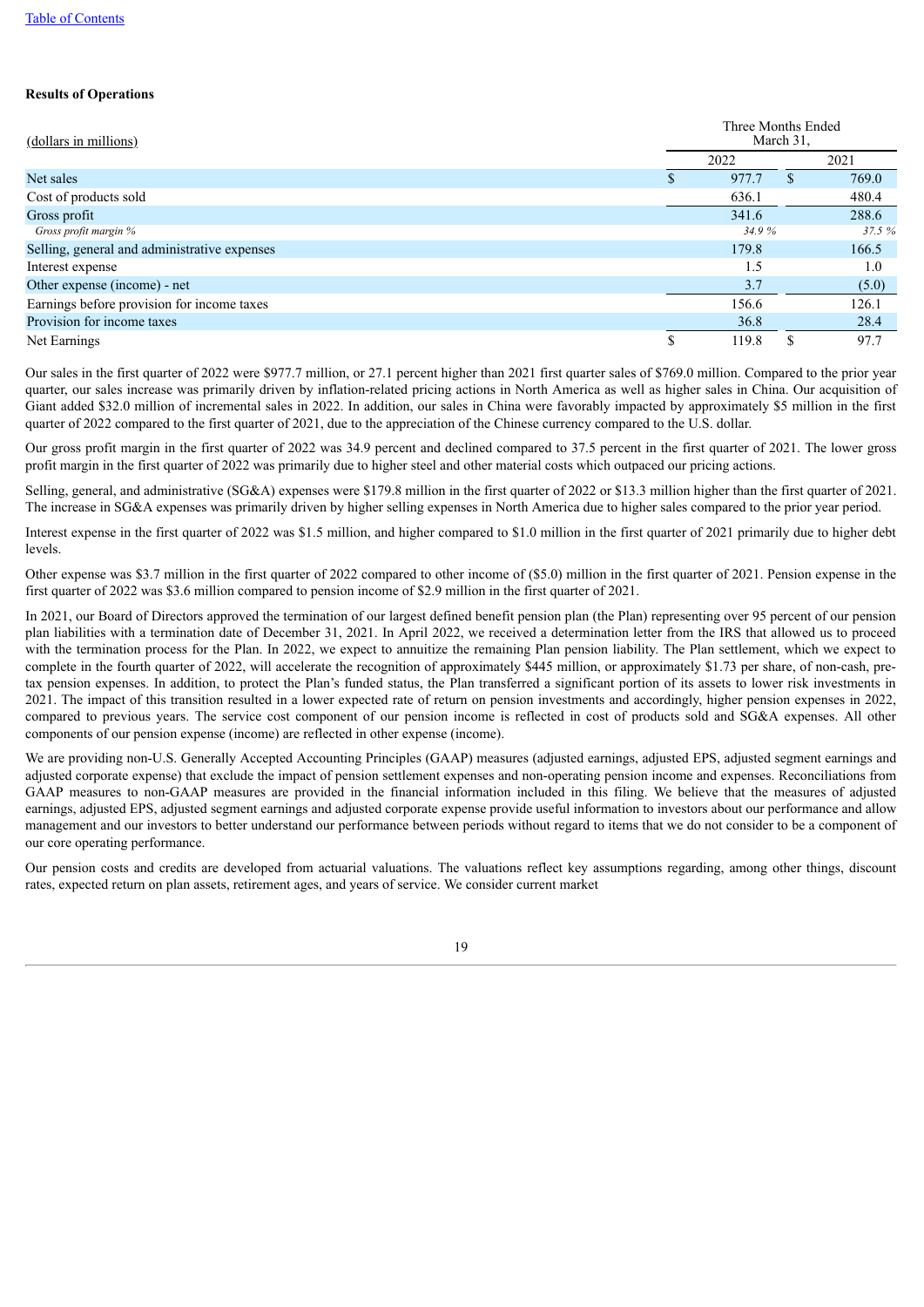conditions, including changes in interest rates, in making these assumptions. Our assumption for the expected rate of return on plan assets is 3.00 percent in 2022 compared to 6.25 percent in 2021. The discount rate used to determine net periodic pension costs increased to 2.72 percent in 2022 from 2.45 percent in 2021.

Our effective income tax rate was 23.5 percent in the first quarter of 2022, compared with 22.5 percent in the first quarter of 2021. Our higher effective income tax rate was primarily due to a change in geographic earnings mix. We estimate that our annual effective income tax rate for the full year of 2022 will be between 23.5 and 24 percent.

#### *North America Segment*

| (dollars in millions)   | Three Months Ended<br>March 31. |  |       |  |  |  |  |  |
|-------------------------|---------------------------------|--|-------|--|--|--|--|--|
|                         | 2022                            |  | 2021  |  |  |  |  |  |
| <b>Net Sales</b>        | 730.1                           |  | 552.9 |  |  |  |  |  |
| <b>Segment Earnings</b> | 151.8                           |  | 130.4 |  |  |  |  |  |
| Segment margin          | 20.8%                           |  | 23.6% |  |  |  |  |  |

Sales in our North America segment were \$730.1 million in the first quarter 2022 or \$177.2 million higher than sales of \$552.9 million in the first quarter of 2021. The increased sales in the first quarter of 2022 were driven primarily by price increases, largely on water heaters, which were implemented in response to rising material and transportation costs. The first quarter of 2022 also benefited from higher volumes of boilers and water treatment products. Those increases were partially offset by lower commercial water heater volumes. In addition, our acquisition of Giant added \$32.0 million of incremental sales in 2022.

North America segment earnings were \$151.8 million in the first quarter of 2022, an increase of 16 percent compared to segment earnings of \$130.4 million in the first quarter of 2021. Segment margins were 20.8 percent and 23.6 percent in the first quarter of 2022 and 2021, respectively. Adjusted segment earnings and adjusted segment margin in the first quarter of 2022 were \$154.4 million and 21.1 percent, respectively. Adjusted segment earnings and adjusted segment margin in the first quarter of 2021 were \$127.8 million and 23.1 percent, respectively. Higher segment earnings in the first quarter of 2022 were primarily due to inflation-related price increases, partially offset by higher material and logistics costs. Segment margin was lower in the first quarter of 2022 primarily due to the rise in costs outpacing pricing actions and lower commercial volumes. We estimate our 2022 North America segment margin will be between 22.5 and 23.0 percent, excluding pension expense.

Adjusted segment earnings and adjusted segment margin in the first quarter of 2022 and 2021 exclude \$2.6 million and (\$2.6) million of pension expense (income), respectively.

# *Rest of World Segment*

| (dollars in millions)   | Three Months Ended<br>March 31 |  |       |  |  |  |  |  |
|-------------------------|--------------------------------|--|-------|--|--|--|--|--|
|                         | 2022                           |  | 2021  |  |  |  |  |  |
| <b>Net Sales</b>        | 256.0                          |  | 222.3 |  |  |  |  |  |
| <b>Segment Earnings</b> | 24.8                           |  | 11.8  |  |  |  |  |  |
| Segment margin          | 9.7%                           |  | 5.3 % |  |  |  |  |  |

Sales in our Rest of World segment were \$256.0 million in the first quarter of 2022 or \$33.7 million higher than sales of \$222.3 million in the first quarter of 2021. Sales in China increased by 15 percent in U.S. dollar terms and 12 percent in local currency in the first quarter of 2022 compared to the first quarter of 2021. Higher sales in China were primarily driven by favorable mix in water heaters and water treatment products and higher sales for commercial water treatment products and replacement filters compared to the first quarter of 2021. Sales were also positively impacted by measures to distribute product into the market in advance of potential COVID-19 lockdowns in China, which have temporarily impacted transportation between impacted regions. In addition, our first quarter of 2022 sales in China were favorably impacted by approximately \$5 million, due to the appreciation of the Chinese currency compared to the U.S. dollar.

Rest of World segment earnings were \$24.8 million in the first quarter of 2022, an increase of \$13.0 million compared to segment earnings of \$11.8 million in the first quarter of 2021. Segment margin was 9.7 percent in the first quarter of 2022, higher than segment margin of 5.3 percent in the prior year period. Higher segment earnings and segment margin compared to the prior year period were primarily driven by favorable mix, higher volumes and lower advertising and selling expenses in China. We expect full-year segment margin to be between 9.5 and 10 percent in 2022.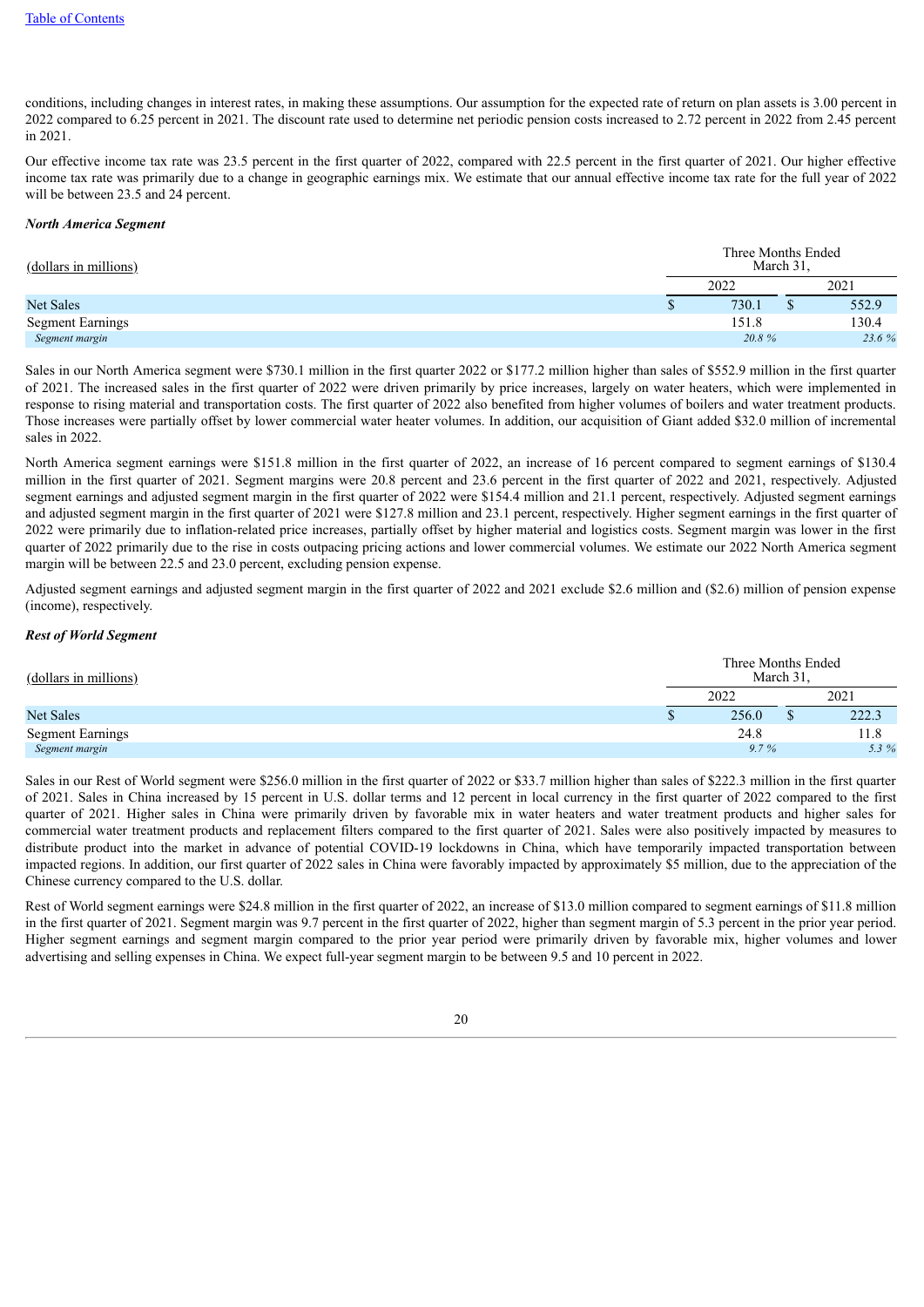#### **Outlook**

We expect our consolidated sales in 2022 to increase between 14 to 16 percent compared to 2021. Our higher expected sales are driven by pricing actions implemented in 2021 in North America and expected increased boiler and water treatment volumes within that region. We expect to achieve full-year earnings of between \$1.56 and \$1.76 per share and adjusted EPS between \$3.35 and \$3.55 per share. Our 2022 guidance excludes the potential impacts from future acquisitions and assumes the COVID-19 related lockdowns in China subside during the second quarter of 2022, and that COVID-19 does not significantly impact our operations or our employees, customers or suppliers.

#### **Liquidity & Capital Resources**

Our working capital was \$719.3 million at March 31, 2022 compared with \$633.8 million at December 31, 2021. A majority of the increase in working capital was driven by lower accounts payable and payroll related accruals and higher inventory balances than at December 2021, which was partially offset by lower accounts receivables and cash balances. We expect to repatriate approximately \$100 million in 2022 and use the proceeds to pay down debt balances and repurchase our common stock.

| (dollars in millions)                 |  | Three Months Ended<br>March 31 |  |         |  |  |  |  |
|---------------------------------------|--|--------------------------------|--|---------|--|--|--|--|
|                                       |  | 2022                           |  | 2021    |  |  |  |  |
| Cash provided by operating activities |  | 16.5                           |  | 104.4   |  |  |  |  |
| Cash provided by investing activities |  | 2.1                            |  |         |  |  |  |  |
| Cash used in financing activities     |  | (56.1)                         |  | (111.5) |  |  |  |  |

Cash provided by operating activities in the first quarter of 2022 was \$16.5 million compared with \$104.4 million in the first quarter of 2021. Higher earnings in the first quarter of 2022 compared with the prior year was more than offset by higher incentive payments in 2022 due to record 2021 sales and earnings and working capital cash outlays for higher levels of safety stock on higher cost inventory, led to lower cash provided by operating activities. Our free cash flow in the first quarter of 2022 and 2021 was \$3.6 million and \$87.3 million, respectively. We expect free cash flow to be between \$500 million to \$525 million in 2022. Free cash flow is a non-GAAP measure and is described in more detail in the *Non-GAAP Measures* section below.

Our capital expenditures were \$12.9 million in the first quarter of 2022 and \$17.1 million in the first quarter of 2021. We project our 2022 capital expenditures will be between \$75 and \$80 million and project depreciation and amortization will be approximately \$80 million.

In 2021, we renewed and amended our \$500 million revolving credit facility, which now expires on April 1, 2026. The renewed and amended facility, with a group of nine banks, has an accordion provision that allows it to be increased up to \$850 million if certain conditions (including lender approval) are satisfied. Borrowing rates under the facility are determined by our leverage ratio. The facility requires us to maintain two financial covenants, a leverage ratio test and an interest coverage test, and we were in compliance with the covenants as of March 31, 2022 and expect to be in compliance for the foreseeable future.

The facility backs up commercial paper and credit line borrowings. At March 31, 2022, we had \$155.0 million outstanding under the facility and an available borrowing capacity of \$345.0 million. We believe the combination of available borrowing capacity and operating cash flows will provide sufficient funds to finance our existing operations for the foreseeable future.

Our total debt increased by \$98.7 million from \$196.7 million at December 31, 2021 to \$295.4 million at March 31, 2022. The increase in debt balances was due to repurchases of our common stock. Our leverage, as measured by the ratio of total debt to total capitalization, calculated excluding operating lease liabilities, was 14.0 percent at March 31, 2022, compared with 9.7 percent at December 31, 2021.

Our U.S. pension plan continues to meet all funding requirements under ERISA regulations. We were not required to make a contribution to our pension plan in 2021. We forecast that we will not be required to make a contribution to the plan in 2022, and we do not plan to make any voluntary contributions in 2022.

In the first quarter of 2022, our Board of Directors approved adding 3,500,000 shares of common stock to our existing discretionary share repurchase authority. Under our share repurchase program, we may purchase our common stock through a combination of a Rule 10b5-1 automatic trading plan and discretionary purchases in accordance with applicable securities laws. The stock repurchase authorization remains effective until terminated by our Board of Directors, which may occur at any time, subject to the parameters of any Rule 10b5-1 automatic trading plan that we may then have in effect. During the first quarter of 2022, we repurchased 1,486,500 shares of our stock at a total cost of \$107.9 million. At March 31, 2022, we had 5,539,857 million shares remaining on the share repurchase authority. Depending on factors such as stock price, working capital

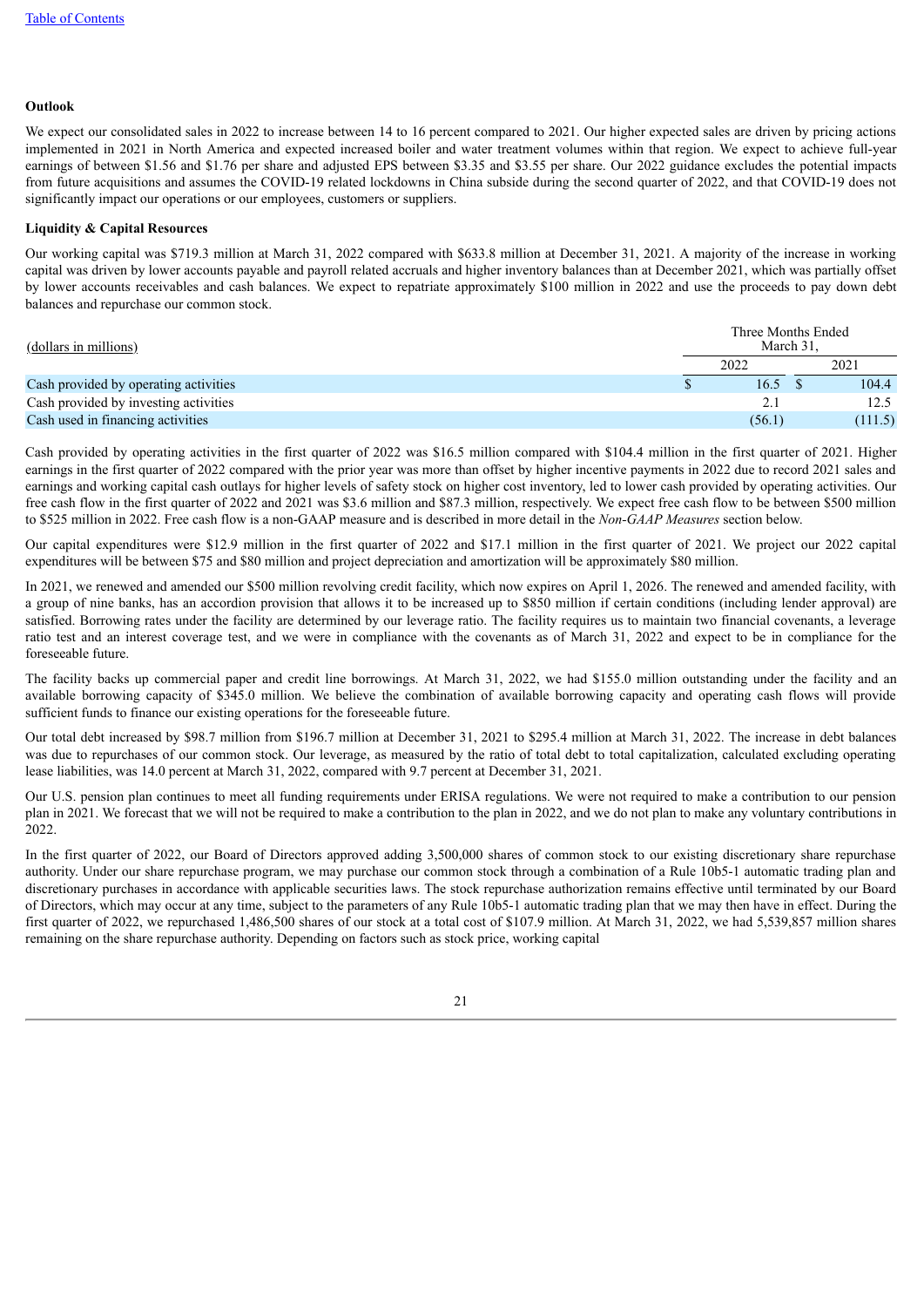requirements and alternative investment opportunities, we expect to spend approximately \$400 million on stock repurchases in 2022 through a combination of our Rule 10b5-1 automatic trading plan and open market repurchases.

On April 11, 2022, our Board of Directors declared a regular quarterly cash dividend of \$0.28 per share on our Common Stock and Class A common stock. The dividend is payable on May 16, 2022, to shareholders of record on April 29, 2022.

#### **Non-GAAP Financial Information**

We provide non-GAAP measures of free cash flow, adjusted earnings, adjusted EPS, adjusted segment earnings and adjusted corporate expense. We define free cash flow as cash provided by operating activities less capital expenditures. Our adjusted earnings, adjusted EPS, adjusted segment earnings and adjusted corporate expenses excludes the impact of pension settlement expenses and non-operating pension income and expenses.

We believe that free cash flow provides useful additional information concerning cash flow available to meet future debt service obligations and working capital requirements. We believe that the measure of adjusted earnings, adjusted EPS, adjusted segment earnings and adjusted corporate expense provides useful information to investors about our performance and allows management and our investors to better understand our performance between periods without regard to items we do not consider to be a component of our core operating performance.

# **A. O. SMITH CORPORATION**

**Adjusted Earnings and Adjusted EPS**

(dollars in millions, except per share data)

(unaudited)

The following is a reconciliation of net earnings and diluted EPS to adjusted earnings (non-GAAP) and adjusted EPS (non-GAAP):

|                                                           | Three Months Ended<br>March 31. |        |
|-----------------------------------------------------------|---------------------------------|--------|
|                                                           | 2022                            | 2021   |
| <b>Net Earnings (GAAP)</b>                                | 119.8                           | 97.7   |
| Pension expense (income), before tax                      | 2.9                             | (3.2)  |
| Tax effect of pension expense (income)                    | (0.7)                           | 0.8    |
| <b>Adjusted Earnings (non-GAAP)</b>                       | 122.0                           | 95.3   |
| <b>Diluted EPS (GAAP)</b>                                 | 0.76                            | 0.60   |
| Pension expense (income) per diluted share, before tax    | 0.01                            | (0.01) |
| Tax effect of pension expense (income), per diluted share |                                 |        |
| <b>Adjusted EPS (non-GAAP)</b>                            | 0.77                            | 0.59   |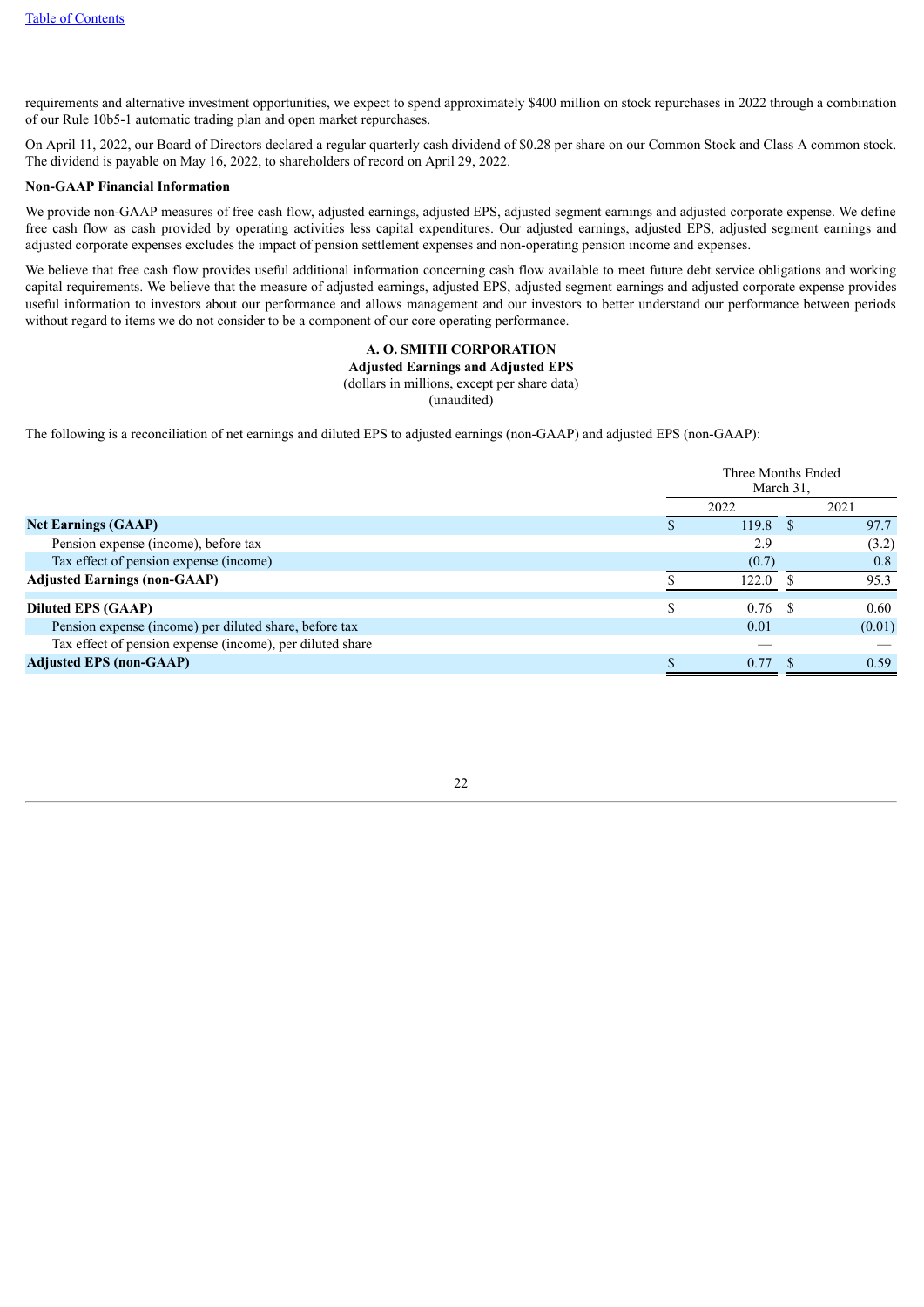# **A. O. SMITH CORPORATION**

**Adjusted Segment Earnings** (dollars in millions)

(unaudited)

The following is a reconciliation of reported segment earnings to adjusted segment earnings (non-GAAP):

|                                                   | Three Months Ended<br>March 31. |      |       |  |  |  |
|---------------------------------------------------|---------------------------------|------|-------|--|--|--|
|                                                   | 2022                            |      | 2021  |  |  |  |
| <b>Segment Earnings (GAAP)</b>                    |                                 |      |       |  |  |  |
| North America                                     | \$<br>151.8                     | - \$ | 130.4 |  |  |  |
| Rest of World                                     | 24.8                            |      | 11.8  |  |  |  |
| Inter-segment earnings elimination                | (0.1)                           |      |       |  |  |  |
| Total Segment Earnings (GAAP)                     | 176.5                           |      | 142.2 |  |  |  |
| Adjustments:                                      |                                 |      |       |  |  |  |
| North America pension expense (income)            | \$<br>2.6 <sup>°</sup>          |      | (2.6) |  |  |  |
| Rest of World                                     |                                 |      |       |  |  |  |
| Inter-segment earnings elimination                |                                 |      |       |  |  |  |
| <b>Total Adjustments</b>                          | 2.6                             |      | (2.6) |  |  |  |
| Adjusted Segment Earnings (non-GAAP)              |                                 |      |       |  |  |  |
| North America                                     | \$<br>154.4                     | - \$ | 127.8 |  |  |  |
| Rest of World                                     | 24.8                            |      | 11.8  |  |  |  |
| Inter-segment earnings elimination                | (0.1)                           |      |       |  |  |  |
| <b>Total Adjusted Segment Earnings (non-GAAP)</b> | 179.1                           |      | 139.6 |  |  |  |

# **A. O. SMITH CORPORATION Adjusted Corporate Expense** (dollars in millions)

(unaudited)

The following is a reconciliation of reported Corporate Expense to adjusted Corporate Expense (non-GAAP):

|                                                 | Three Months Ended<br>March 31 |  |        |  |
|-------------------------------------------------|--------------------------------|--|--------|--|
|                                                 | 2022                           |  | 2021   |  |
| <b>Corporate Expense (GAAP)</b>                 | (18.4)                         |  | (15.1) |  |
| Adjustments: Corporate pension expense (income) | 0.3                            |  | (0.6)  |  |
| <b>Corporate Expense (non-GAAP)</b>             | (18.1)                         |  | (15.7) |  |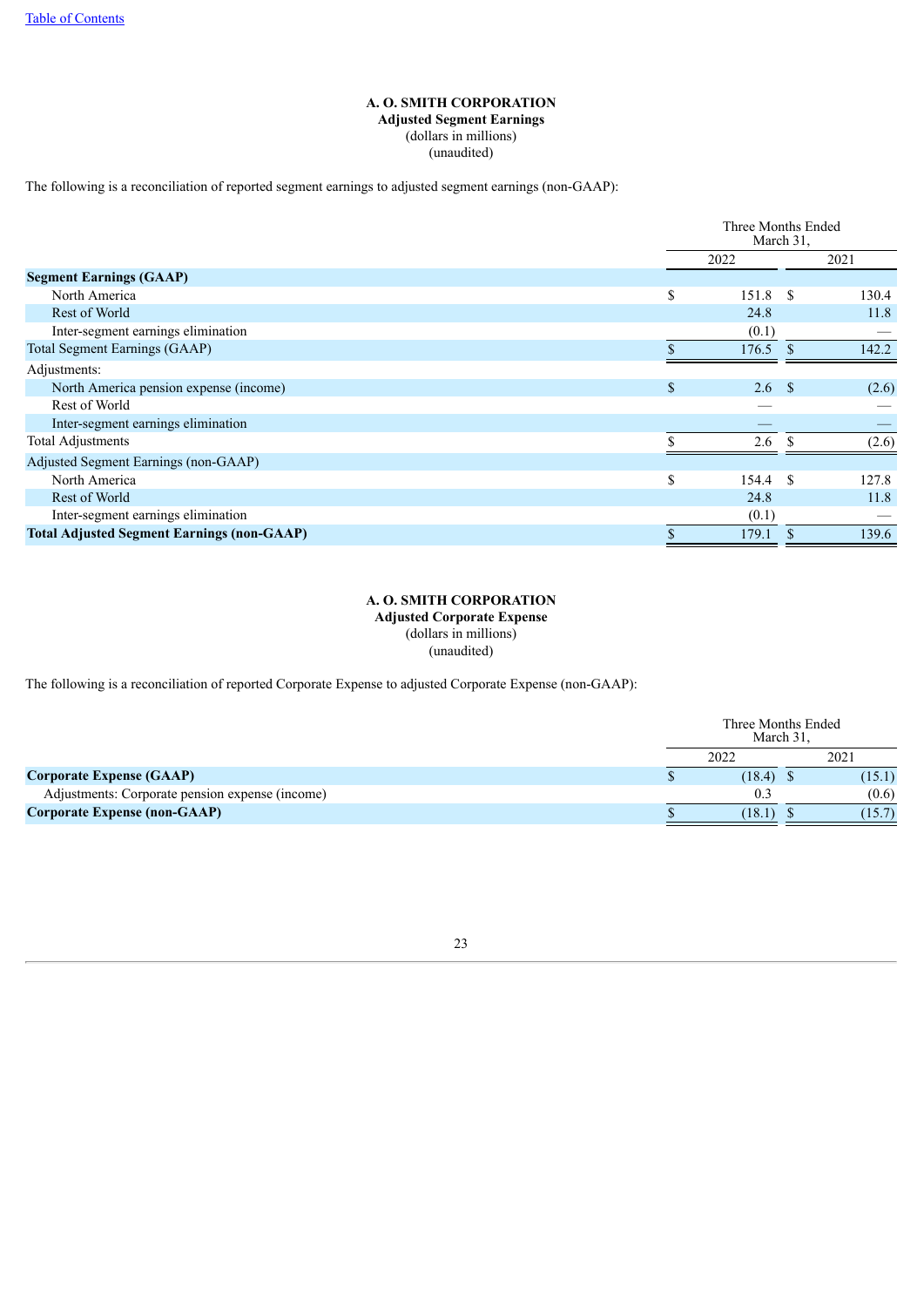# **A. O. SMITH CORPORATION Free Cash Flow** (dollars in millions) (unaudited)

The following is a reconciliation of reported cash flow from operating activities to free cash flow (non-GAAP):

|                                              | Three Months Ended,<br>March 31 |  |        |
|----------------------------------------------|---------------------------------|--|--------|
|                                              | 2022                            |  | 2021   |
| Cash provided by operating activities (GAAP) | 16.5                            |  | 104.4  |
| Less: Capital expenditures                   | (12.9)                          |  | (17.1) |
| Free cash flow (non-GAAP)                    | 3.6                             |  | 87.3   |

#### **A. O. SMITH CORPORATION**

#### **2022 Adjusted EPS Guidance and 2021 Adjusted EPS**

(unaudited)

The following is a reconciliation of diluted EPS to adjusted EPS (non-GAAP) (all items are net of tax):

|                                     | 2022 Guidance  | 2021           |
|-------------------------------------|----------------|----------------|
| <b>Diluted EPS (GAAP)</b>           | $$1.56 - 1.76$ | 3.02           |
| Estimated pension settlement charge | 173(1)         |                |
| Pension expense (income)            | $0.06^{(2)}$   | $(0.06)^{(3)}$ |
| <b>Adjusted EPS (non-GAAP)</b>      | $$3.35 - 3.55$ | 2.96           |

Includes pre-tax pension settlement charges of \$378.3 million and \$66.7 million, within the North America segment and Corporate expenses, (1) respectively.

<sup>(2)</sup> Includes pre-tax pension expense of \$10.5 million and \$1.3 million, within the North America segment and Corporate expenses, respectively.

Includes pre-tax pension income of \$10.5 million and \$2.6 million, within the North America segment and Corporate expenses, respectively. (3)

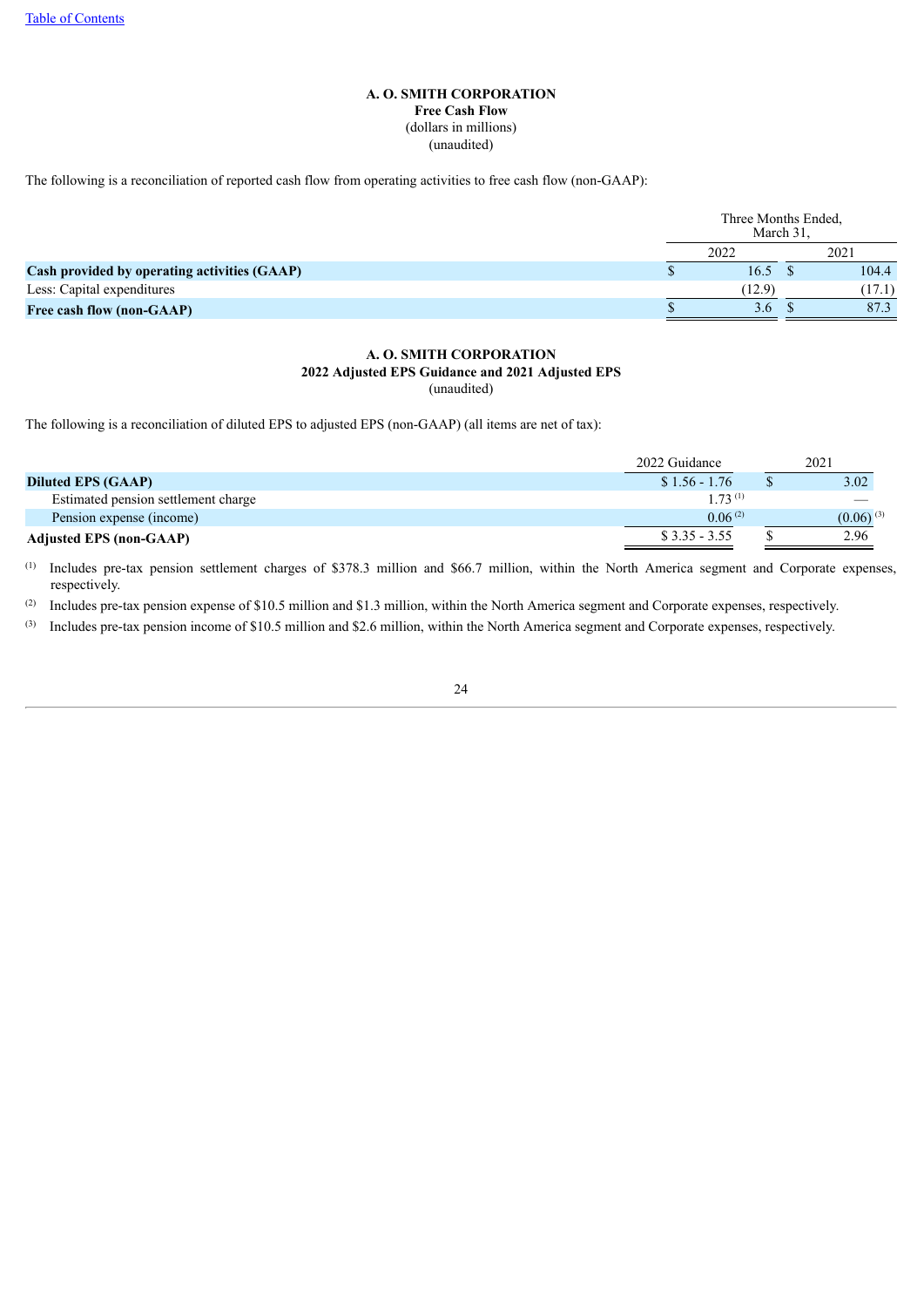### **Critical Accounting Policies**

Our consolidated financial statements are prepared in conformity with accounting principles generally accepted in the U.S., which requires the use of estimates and assumptions about future events that affect the amounts reported in the financial statements and accompanying notes. Future events and their effects cannot be determined with absolute certainty. Therefore, the determination of estimates requires the exercise of judgment. Actual results inevitably will differ from those estimates, and such differences may be material to the financial statements. The critical accounting policies that we believe could have the most significant effect on our reported results or require complex judgment by management are contained in Item 7, Management's Discussion and Analysis of Financial Condition and Results of Operations, of our Annual Report on Form 10-K for the year ended December 31, 2021. We believe that at March 31, 2022, there was no material change to this information.

#### **Recent Accounting Pronouncement**

Refer to *Recent Accounting Pronouncement* in Note 1 – Basis of Presentation in the notes to our condensed consolidated financial statements included in Part 1 Financial Information.

#### <span id="page-24-0"></span>**Forward Looking Statements**

This filing contains statements that the Company believes are "forward-looking statements" within the meaning of the Private Securities Litigation Reform Act of 1995. Forward-looking statements generally can be identified by the use of words such as "may," "will," "expect," "intend," "estimate," "anticipate," "believe," "forecast," "continue," "guidance", "outlook" or words of similar meaning. All forward-looking statements are subject to risks and uncertainties that could cause actual results to differ materially from those anticipated as of the date of this filing. Important factors that could cause actual results to differ materially from these expectations include, among other things, the following: the Company's ability to continue to obtain commodities, components, parts and accessories on a timely basis through its supply chain and at expected costs; negative impacts to demand for the Company's products, particularly commercial products, and to its operations and workforce as a result of the severity and duration of the COVID-19 pandemic; inability of the Company to implement or maintain pricing actions; an uneven recovery of the Chinese economy or decline in the growth rate of consumer spending or housing sales in China; negative impact to the Company's businesses from international tariffs, trade disputes and geopolitical differences, including the conflict in Ukraine; potential weakening in the high-efficiency boiler segment in the U.S.; substantial defaults in payment by, material reduction in purchases by or the loss, bankruptcy or insolvency of a major customer; a weakening in U.S. residential or commercial construction or instability in the Company's replacement markets; foreign currency fluctuations; the Company's inability to successfully integrate or achieve its strategic objectives resulting from acquisitions; competitive pressures on the Company's businesses; the impact of potential information technology or data security breaches; changes in government regulations or regulatory requirements; and adverse developments in general economic, political and business conditions in key regions of the world. Forward-looking statements included in this filing are made only as of the date of this filing, and the Company is under no obligation to update these statements to reflect subsequent events or circumstances. All subsequent written and oral forward-looking statements attributed to the Company, or persons acting on its behalf, are qualified entirely by these cautionary statements.

# <span id="page-24-1"></span>ITEM 3 - QUANTITATIVE AND QUALITATIVE DISCLOSURES ABOUT MARKET RISK

As is more fully described in our Annual Report on Form 10-K for the year ended December 31, 2021, we are exposed to various types of market risks, including currency and certain commodity risks. Our quantitative and qualitative disclosures about market risk have not materially changed since that report was filed. We monitor our currency and commodity risks on a continuous basis and generally enter into forward and futures contracts to minimize these exposures. The majority of the contracts are for periods of less than one year. Our Company does not engage in speculation in our derivative strategies. It is important to note that gains and losses from our forward and futures contract activities are offset by changes in the underlying costs of the transactions being hedged.

#### <span id="page-24-2"></span>ITEM 4 - CONTROLS AND PROCEDURES

#### **Evaluation of disclosure controls and procedures**

Under the supervision and with the participation of our management, including our principal executive officer and principal financial officer, we conducted an evaluation of our disclosure controls and procedures, as such term is defined under Rule13a-15(e) promulgated under the Securities Exchange Act of 1934, as amended (Exchange Act). Based upon this evaluation of these disclosure controls and procedures, our principal executive officer and principal financial officer concluded that the disclosure controls and procedures were effective as of March 31, 2022 to ensure that information required to be disclosed by us in the reports we file or submit under the Exchange Act is recorded, processed, summarized and reported, within the time period specified in the SEC rules and forms, and to ensure that information required to be disclosed by us in the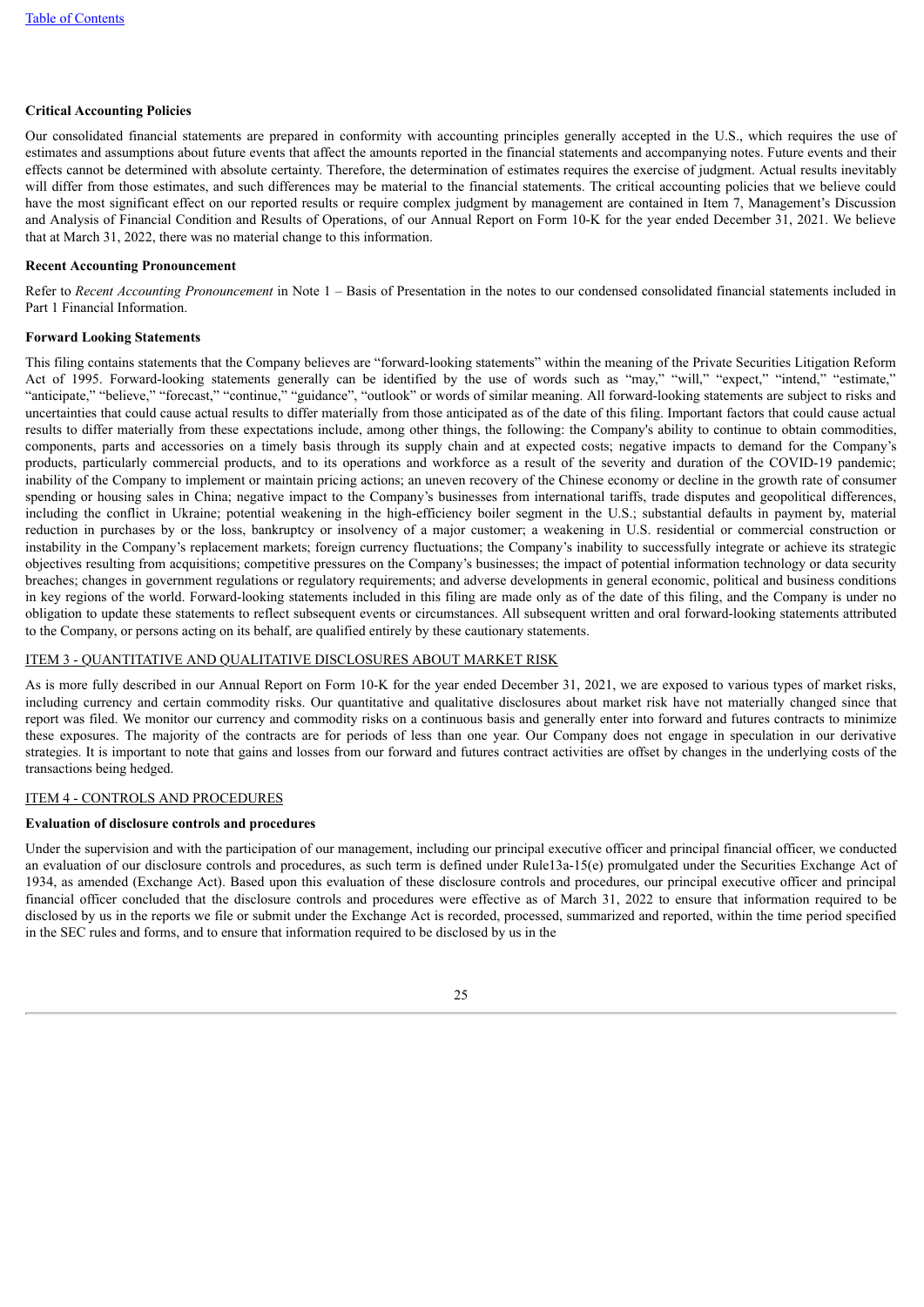reports we file or submit under the Exchange Act is accumulated and communicated to our management, including our principal executive and principal financial officers, as appropriate, to allow timely decisions regarding disclosure.

# **Changes in internal control over financial reporting**

There have been no changes in our internal control over financial reporting during the quarter ended March 31, 2022 that have materially affected, or are reasonably likely to materially affect, our internal control over financial reporting.

# <span id="page-25-0"></span>**PART II - OTHER INFORMATION**

#### <span id="page-25-1"></span>ITEM 1 - LEGAL PROCEEDINGS

There have been no material changes in the legal and environmental matters discussed in Part 1, Item 3 and Note 16 of the Notes to Consolidated Financial Statements in our Annual Report on Form 10-K for the year ended December 31, 2021.

#### <span id="page-25-2"></span>ITEM 1A RISK FACTORS

There have been no material changes from the risk factors disclosed in the Company's Annual Report on Form 10-K for the year ended December 31, 2021, except for the addition of the risk factor set forth below:

*■ The outbreak of hostilities in Ukraine may exacerbate certain risks we face*

Russia's invasion of Ukraine and the global response, including the imposition of sanctions by the European Union, the United States and other countries, could create or exacerbate risks facing our business. While we do not have a physical presence in Russia or Ukraine, we have evaluated our operations, vendor contracts and customer arrangements, and at present we do not expect the conflict to directly have a material and adverse effect on our financial condition or results of operations. However, further escalation of geopolitical tensions related to the military conflict, including increased trade barriers or restrictions on global trade, could result in, among other things, cyberattacks, supply disruptions, significant volatility in commodity prices and availability, supply of energy resources, lower consumer demand, changes to foreign exchange rates and financial and capital markets. These risks and others described more fully in our Annual Report could be exacerbated by this military conflict. The extent and duration of the military action, sanctions and resulting market disruptions could be significant and could potentially have substantial impact on the global economy and our business for an unknown period of time.

• The global coronavirus (COVID-19) pandemic, or other global public health pandemics, could have a material adverse effect on our business, results *of operations and financial condition*

Our business, results of operations and financial condition may be adversely affected if a global public health pandemic, including the current COVID-19 pandemic, interferes with the ability of our employees, suppliers, and customers to perform our and their respective responsibilities and obligations relative to the conduct of our business and operations. The COVID-19 pandemic has significantly impacted economic activity and markets around the world, and it could have a material negative impact on our business and operations in numerous ways, including but not limited to those outlined below:

- The risk that we, or our employees, suppliers or customers may be prevented from conducting business activities for an indefinite period of time, including shutdowns that may be requested or mandated by governmental authorities
- Restrictions on shipping products from certain jurisdictions where they are produced or into certain jurisdictions where customers are located.
- Inability to meet our customers' needs and achieve cost targets due to increased logistics costs, longer shipment times, and disruptions in our manufacturing and supply arrangements caused by the loss or disruption of essential manufacturing and supply elements, such as raw materials or other finished product components, transportation, workforce or other manufacturing and distribution capability.
- Failure of third parties on which we rely, including our suppliers, distributors, contractors and commercial banks, to meet their obligations to us, or significant disruptions in their ability to do so, which may be caused by their own financial or operational difficulties, workforce disruptions, or mandated shutdowns by governmental authorities, may adversely impact our operations.
- Significant reductions in demand, particularly for our commercial products, or significant volatility in demand and a global economic recession that could reduce demand for our products, resulting from actions taken by governments, businesses, and/or the general public in an effort to limit exposure to and spreading of such infectious diseases, such as travel restrictions, quarantines, and business shutdowns or slowdowns. In addition, there is risk that the commercial sector, such as the restaurant and hospitality industries in which we have customers, will experience long-term shifts in consumer behavior which could negatively impact demand or capacity and may not return to pre-pandemic levels.

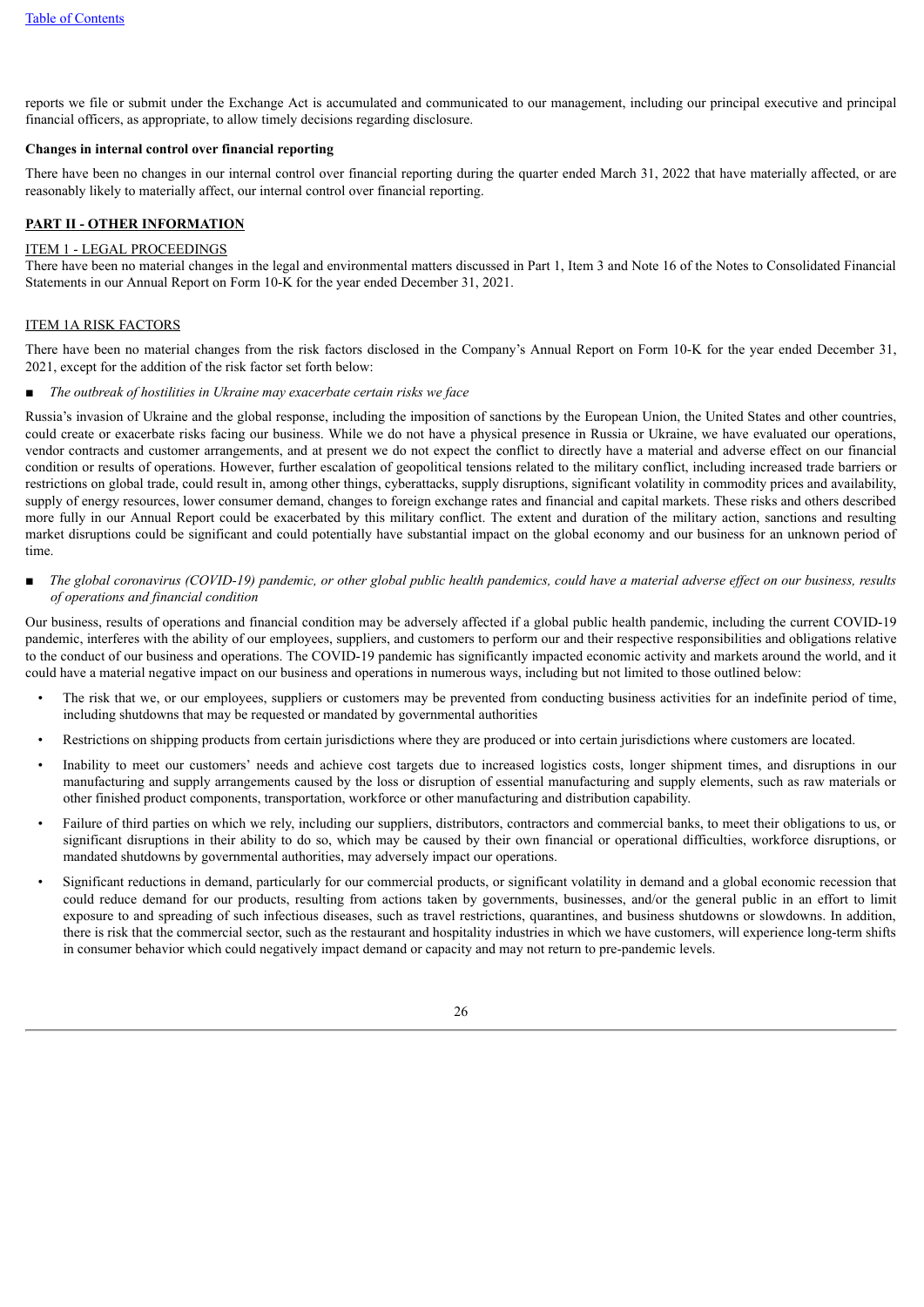- Manufacturing plant inefficiencies due to safety and preventative health measures that we have implemented in our plants to prevent the spread of COVID-19.
- Deterioration of worldwide capital, credit, and financial markets that could limit our ability to obtain external financing to fund our operations and capital expenditures.

The extent to which the COVID-19 pandemic, or other outbreaks of disease or similar public health threats, materially and adversely impacts our business, results of operations and financial condition remains uncertain and will depend on future developments. Such developments may include the geographic spread and duration of the virus, periodic surges of the virus, the severity of the virus and the actions that may be taken by various governmental authorities and other third parties in response to the outbreak. In the first quarter of 2022, a number of municipal governments in China imposed shutdowns to prevent further spread of COVID-19. These shutdowns may continue or recur during the foreseeable future, and could have a material negative impact on our business and operations there.

In addition, we cannot predict how quickly, and to what extent, normal economic and operating conditions can resume throughout the world, and the resumption of normal business operations may be delayed or constrained by lingering effects of the COVID-19 pandemic on our suppliers, third-party service providers, and/or customers.

#### <span id="page-26-0"></span>ITEM 2 - UNREGISTERED SALES OF EQUITY SECURITIES AND USE OF PROCEEDS

In the first quarter of 2022, our Board of Directors approved adding 3,500,000 shares of common stock to the existing discretionary share repurchase authority. Under the share repurchase program, the Common Stock may be purchased through a combination of Rule 10b5-1 automatic trading plan and discretionary purchases in accordance with applicable securities laws. The number of shares purchased and the timing of the purchases will depend on a number of factors, including share price, trading volume and general market conditions, as well as working capital requirements, general business conditions and other factors, including alternative investment opportunities. The stock repurchase authorization remains effective until terminated by our Board of Directors which may occur at any time, subject to the parameters of any Rule 10b5-1 automatic trading plan that we may then have in effect. In the first quarter of 2022, we repurchased 1,486,500 shares at an average price of \$72.58 per share and at a total cost of \$107.9 million. As of March 31, 2022, there were 5,539,857 shares remaining on the existing repurchase authorization.

#### ISSUER PURCHASES OF EQUITY SECURITIES

| Period                         | <b>Total Number of Shares</b><br>Purchased | Average Price Paid per<br>Share | <b>Total Number of Shares</b><br>Purchased as Part of<br><b>Publicly Announced</b><br>Plans or Programs | Maximum Number of<br>Shares that may yet be<br>Purchased Under the<br>Plans or Programs |
|--------------------------------|--------------------------------------------|---------------------------------|---------------------------------------------------------------------------------------------------------|-----------------------------------------------------------------------------------------|
| January 1 - January 31, 2022   | 268,500                                    | 82.31                           | 268,500                                                                                                 | 6,757,857                                                                               |
| February 1 - February 28, 2022 | 677,000                                    | 72.66                           | 677,000                                                                                                 | 6,080,857                                                                               |
| March 1 - March 31, 2022       | 541,000                                    | 67.64                           | 541,000                                                                                                 | 5,539,857                                                                               |

### <span id="page-26-1"></span>ITEM 6 - EXHIBITS

<span id="page-26-2"></span>Refer to the Exhibit Index on page 28 of this report.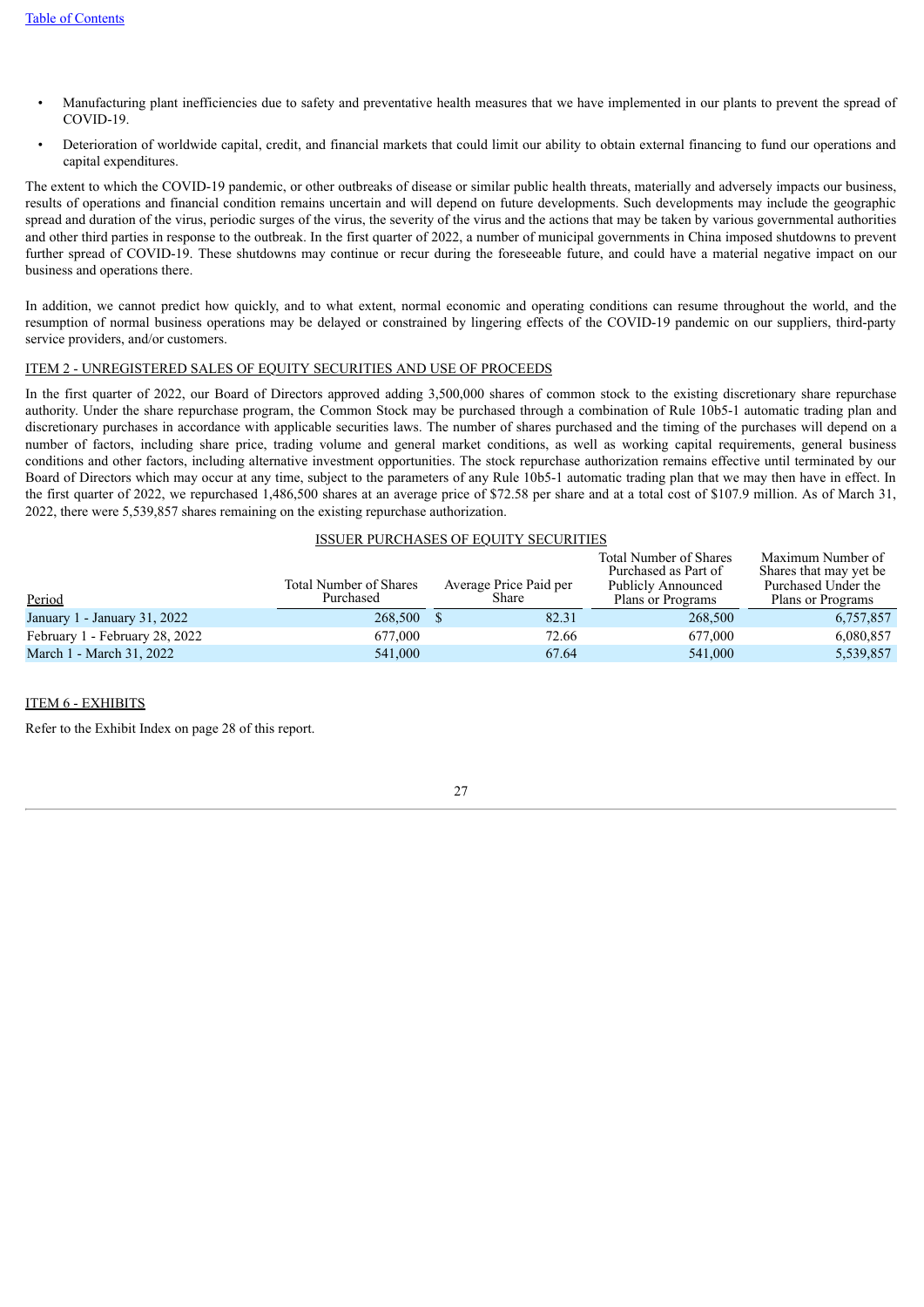# **INDEX TO EXHIBITS**

<span id="page-27-0"></span>

| Exhibit<br><b>Number</b> | Description                                                                                                                                                                                                                                                                                                                                                                                                                                                                                                                                                                                                                                                                                                                                                                                                                                           |
|--------------------------|-------------------------------------------------------------------------------------------------------------------------------------------------------------------------------------------------------------------------------------------------------------------------------------------------------------------------------------------------------------------------------------------------------------------------------------------------------------------------------------------------------------------------------------------------------------------------------------------------------------------------------------------------------------------------------------------------------------------------------------------------------------------------------------------------------------------------------------------------------|
| 31.1                     | Certification of the Chief Executive Officer pursuant to Rule 13a-14(a) of the Securities Exchange Act of 1934                                                                                                                                                                                                                                                                                                                                                                                                                                                                                                                                                                                                                                                                                                                                        |
| 31.2                     | Certification of the Chief Financial Officer pursuant to Rule 13a-14(a) of the Securities Exchange Act of 1934                                                                                                                                                                                                                                                                                                                                                                                                                                                                                                                                                                                                                                                                                                                                        |
| 32.1                     | <u>Written Statement of the Chief Executive Officer Pursuant to 18 U.S.C. Section 1350</u>                                                                                                                                                                                                                                                                                                                                                                                                                                                                                                                                                                                                                                                                                                                                                            |
| 32.2                     | Written Statement of the Chief Financial Officer Pursuant to 18 U.S.C. Section 1350                                                                                                                                                                                                                                                                                                                                                                                                                                                                                                                                                                                                                                                                                                                                                                   |
| 101                      | The following materials from A. O. Smith Corporation's Quarterly Report on Form 10-Q for the quarter ended March 31, 2022 are filed<br>herewith, formatted in XBRL (Extensive Business Reporting Language): (i) the Condensed Consolidated Statement of Earnings for the three<br>months ended March 31, 2022 and 2021, (ii) the Condensed Consolidated Statement of Comprehensive Earnings for the three months ended<br>March 31, 2022 and 2021, (iii) the Condensed Consolidated Balance Sheets as of March 31, 2022, and December 31, 2021 (iv) the<br>Condensed Consolidated Statement of Cash Flows for the three months ended March 31, 2022 and 2021 (v) the Condensed Consolidated<br>Statement of Stockholders' Equity for the three months ended March 31, 2022 and 2021 (vi) the Notes to Condensed Consolidated Financial<br>Statements. |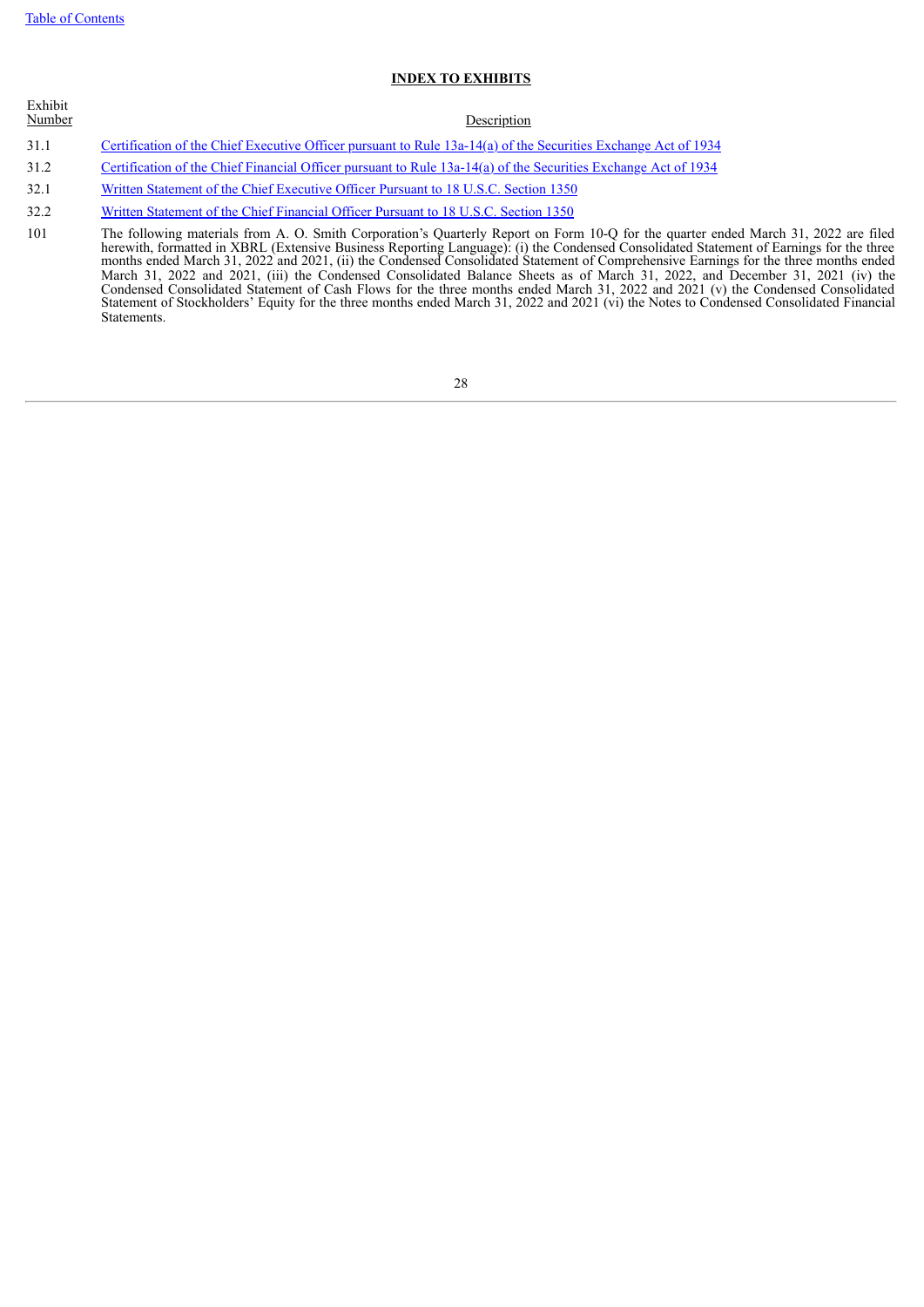# SIGNATURES

Pursuant to the requirements of the Securities Exchange Act of 1934, the registrant has authorized this report to be signed on its behalf by the undersigned.

# **A. O. SMITH CORPORATION**

May 2, 2022 /s/ Benjamin A. Otchere Benjamin A. Otchere

Vice President and Controller

/s/ Charles T. Lauber

Charles T. Lauber Executive Vice President and Chief Financial Officer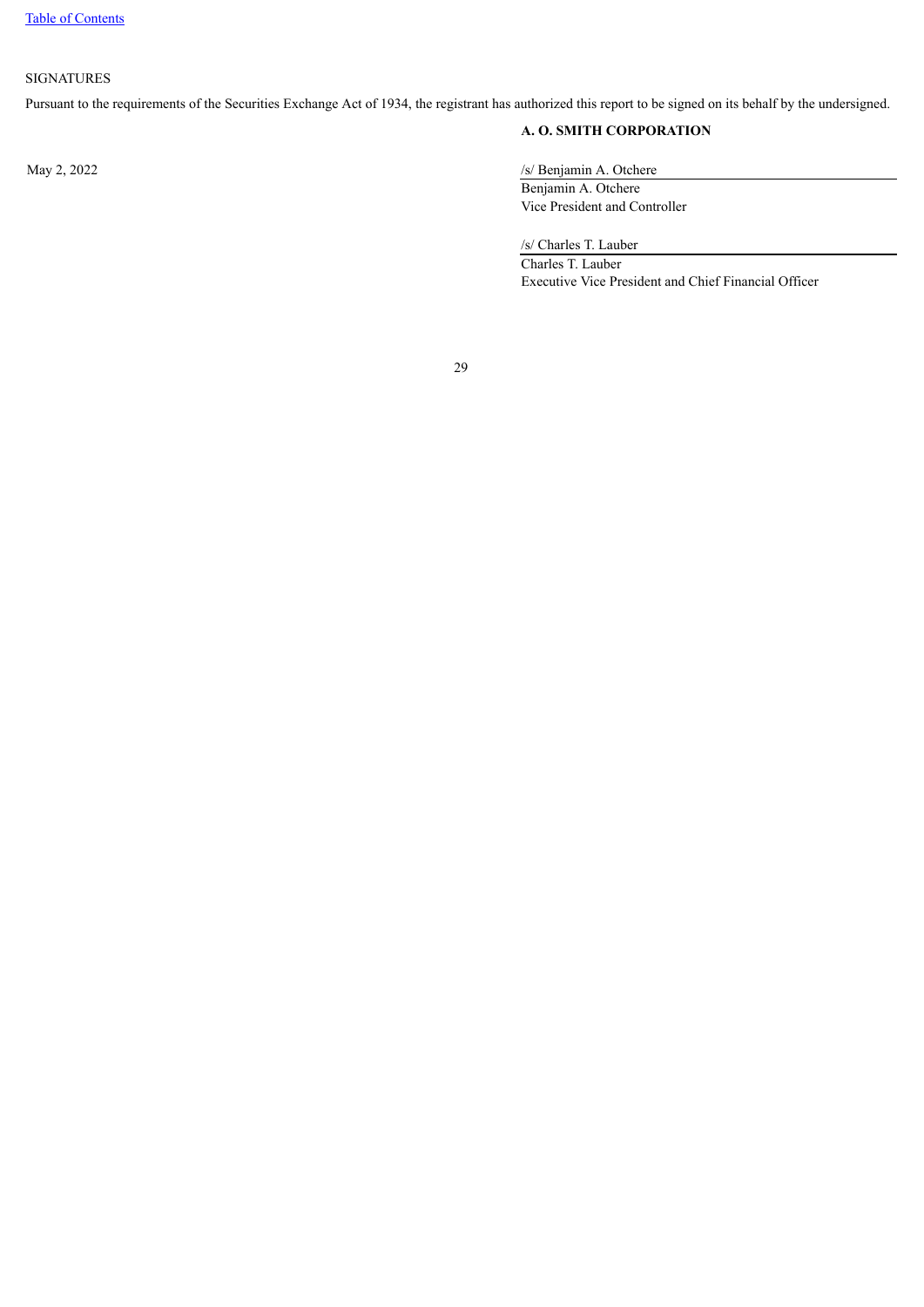# <span id="page-29-0"></span>**Exhibit 31.1**

# **CERTIFICATION**

I, Kevin J. Wheeler, certify that:

- 1. I have reviewed this quarterly report on Form 10-Q of A. O. Smith Corporation;
- 2. Based on my knowledge, this report does not contain any untrue statement of a material fact or omit to state a material fact necessary to make the statements made, in light of the circumstances under which such statements were made, not misleading with respect to the period covered by this report;
- 3. Based on my knowledge, the financial statements and other financial information included in this report, fairly present in all material respects the financial condition, results of operations and cash flows of the registrant as of, and for, the periods presented in this report;
- 4. The registrant's other certifying officer and I are responsible for establishing and maintaining disclosure controls and procedures (as defined in Exchange Act Rules 13a-15(e) and 15d-15(e)) and internal control over financial reporting (as defined in Exchange Act Rules 13a-15(f) and 15d-15(f)) for the registrant and have:
	- a) Designed such disclosure controls and procedures, or caused such disclosure controls and procedures to be designed under our supervision, to ensure that material information relating to the registrant, including its consolidated subsidiaries, is made known to us by others within those entities, particularly during the period in which this report is being prepared;
	- b) Designed such internal control over financial reporting, or caused such internal control over financial reporting to be designed under our supervision, to provide reasonable assurance regarding the reliability of financial reporting and the preparation of financial statements for external purposes in accordance with generally accepted accounting principles;
	- c) Evaluated the effectiveness of the registrant's disclosure controls and procedures and presented in this report our conclusions about the effectiveness of the disclosure controls and procedures, as of the end of the period covered by this report based on such evaluation; and
	- d) Disclosed in this report any change in the registrant's internal control over financial reporting that occurred during the registrant's most recent fiscal quarter (the registrant's fourth fiscal quarter in the case of an annual report) that has materially affected, or is reasonably likely to materially affect, the registrant's internal control over financial reporting; and
- 5. The registrant's other certifying officer and I have disclosed, based on our most recent evaluation of internal control over financial reporting, to the registrant's auditors and the audit committee of the registrant's Board of Directors (or persons performing the equivalent functions):
	- a) All significant deficiencies and material weaknesses in the design or operation of internal control over financial reporting which are reasonably likely to adversely affect the registrant's ability to record, process, summarize and report financial information; and
	- b) Any fraud, whether or not material, that involves management or other employees who have a significant role in the registrant's internal control over financial reporting.

May 2, 2022

/s/ Kevin J. Wheeler

Kevin J. Wheeler Chairman, President and Chief Executive Officer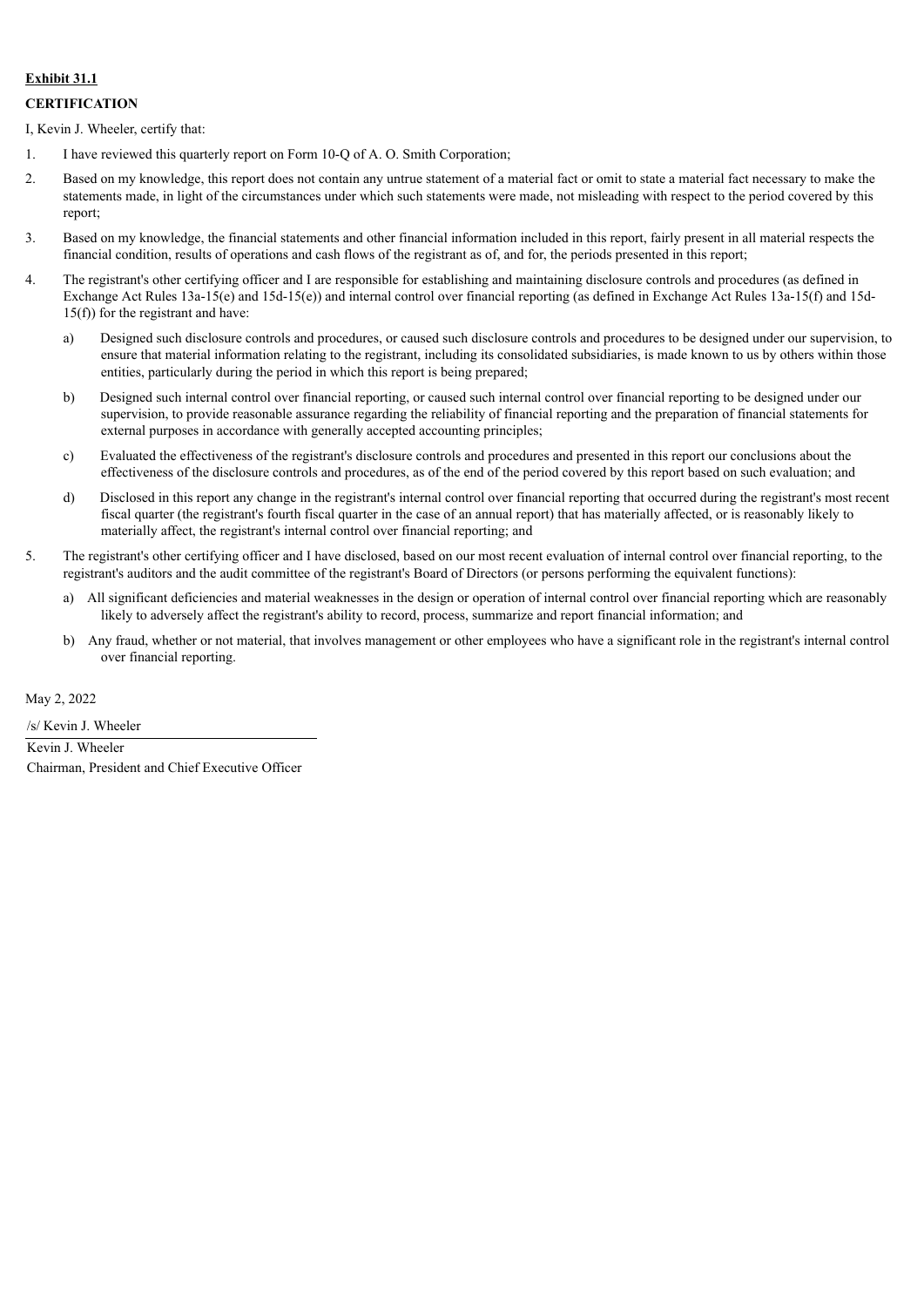# <span id="page-30-0"></span>**Exhibit 31.2**

# **CERTIFICATION**

I, Charles T. Lauber, certify that;

- 1. I have reviewed this quarterly report on Form 10-Q of A. O. Smith Corporation;
- 2. Based on my knowledge, this report does not contain any untrue statement of a material fact or omit to state a material fact necessary to make the statements made, in light of the circumstances under which such statements were made, not misleading with respect to the period covered by this report;
- 3. Based on my knowledge, the financial statements and other financial information included in this report, fairly present in all material respects the financial condition, results of operations and cash flows of the registrant as of, and for, the periods presented in this report;
- 4. The registrant's other certifying officer and I are responsible for establishing and maintaining disclosure controls and procedures (as defined in Exchange Act Rules 13a-15(e) and 15d-15(e)) and internal control over financial reporting (as defined in Exchange Act Rules 13a-15(f) and 15d-15(f)) for the registrant and have:
	- a) Designed such disclosure controls and procedures, or caused such disclosure controls and procedures to be designed under our supervision, to ensure that material information relating to the registrant, including its consolidated subsidiaries, is made known to us by others within those entities, particularly during the period in which this report is being prepared;
	- b) Designed such internal control over financial reporting, or caused such internal control over financial reporting to be designed under our supervision, to provide reasonable assurance regarding the reliability of financial reporting and the preparation of financial statements for external purposes in accordance with generally accepted accounting principles;
	- c) Evaluated the effectiveness of the registrant's disclosure controls and procedures and presented in this report our conclusions about the effectiveness of the disclosure controls and procedures, as of the end of the period covered by this report based on such evaluation; and
	- d) Disclosed in this report any change in the registrant's internal control over financial reporting that occurred during the registrant's most recent fiscal quarter (the registrant's fourth fiscal quarter in the case of an annual report) that has materially affected, or is reasonably likely to materially affect, the registrant's internal control over financial reporting; and
- 5. The registrant's other certifying officer and I have disclosed, based on our most recent evaluation of internal control over financial reporting, to the registrant's auditors and the audit committee of the registrant's Board of Directors (or persons performing the equivalent functions):
	- a) All significant deficiencies and material weaknesses in the design or operation of internal control over financial reporting which are reasonably likely to adversely affect the registrant's ability to record, process, summarize and report financial information; and
	- b) Any fraud, whether or not material, that involves management or other employees who have a significant role in the registrant's internal control over financial reporting.

May 2, 2022

/s/ Charles T. Lauber

Charles T. Lauber Executive Vice President and Chief Financial Officer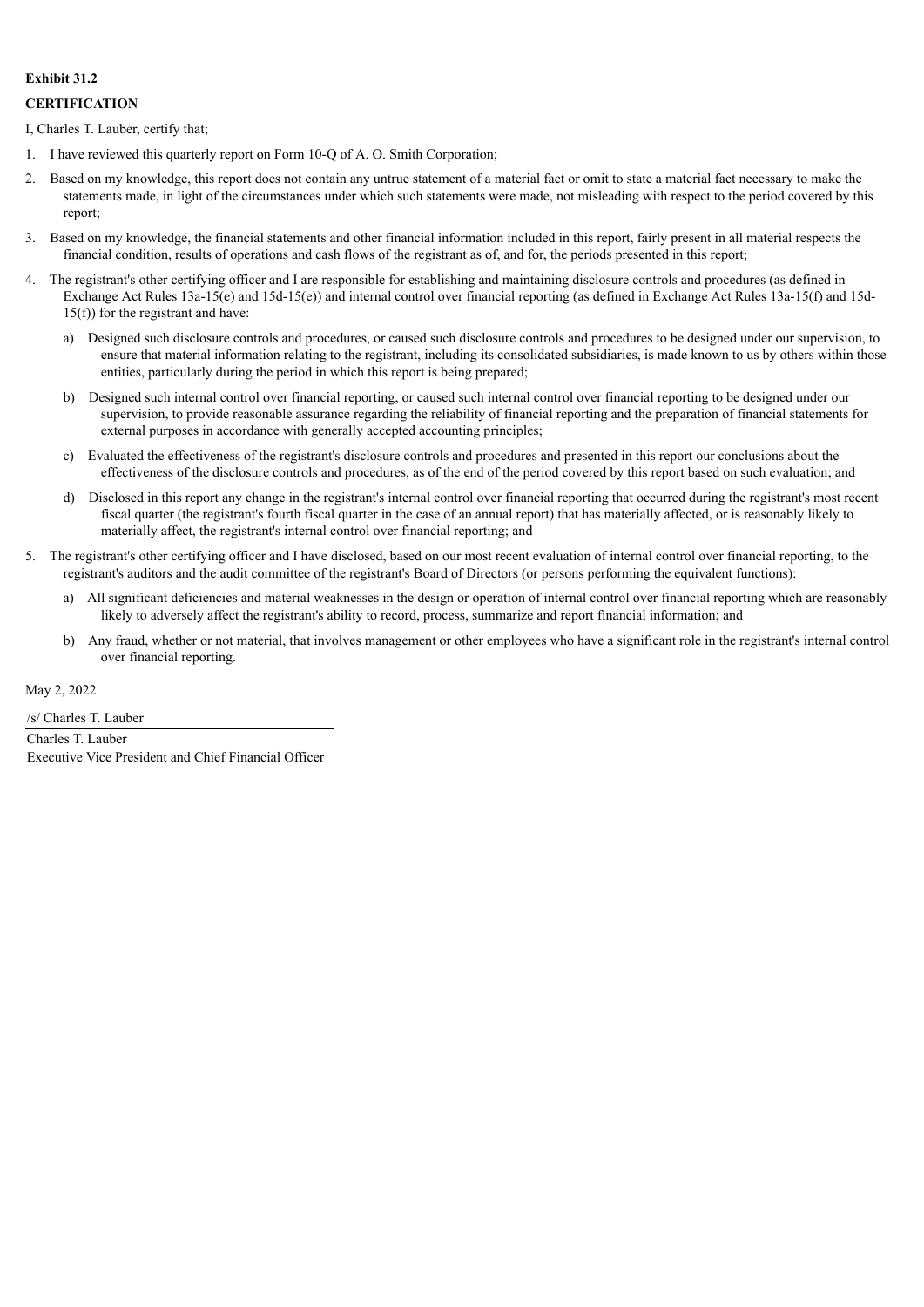# <span id="page-31-0"></span>**Exhibit 32.1**

Written Statement of the Chief Executive Officer Pursuant to 18 U.S.C. Section 1350

Pursuant to Section 906 of the Sarbanes-Oxley Act of 2002, 18 U.S.C. Section 1350, the undersigned certifies that to the best of my knowledge:

- (1) the Quarterly Report on Form 10-Q of A. O. Smith Corporation for the quarter ended March 31, 2022 (the "Report") fully complies with the requirements of Section 13(a) or Section 15(d) of the Securities Exchange Act of 1934; and
- (2) the information contained in the Report fairly presents, in all material respects, the financial condition and results of operations of A. O. Smith Corporation.

May 2, 2022

/s/ Kevin J. Wheeler

Kevin J. Wheeler Chairman, President and Chief Executive Officer